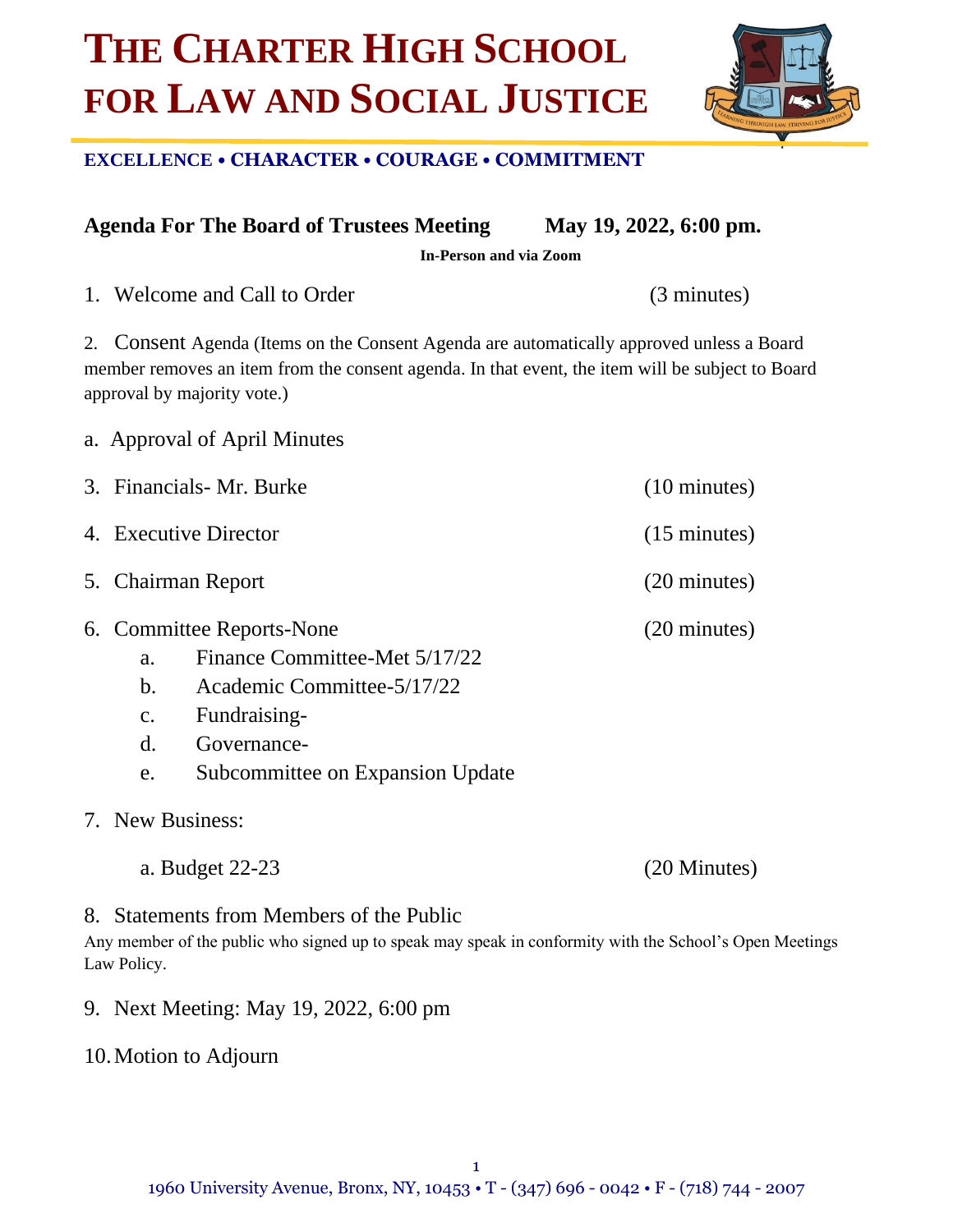# THE CHARTER HIGH SCHOOL **FOR LAW AND SOCIAL JUSTICE**



## **EXCELLENCE • CHARACTER • COURAGE • COMMITMENT Minutes-Board of Trustees Meeting** April 21,2022, 6:00 p.m.

In-person: John Callahan

By Zoom Conferencing: Denis ORouke, Dan Sang, Christian Bannerman, Janine Azrilliant Sarah Fuentes, Jumaane Saunders, Charmone Adams, Rick Marsico,

**Absent: Linnet Tse** 

In-person-, Executive Director Richard Burke

Welcome and Call to Order- Mr. John Callahan welcomed and called the Meeting to Order at 6:05 PM, thanked everyone for attending,

Mr. Callahan asked if anyone had any questions about Consent. The consent agenda had no comments, and it was accepted.

Mr. Callahan turned it over to Mr. Burke, who reviewed the Financials. He stated that the Finance Committee had met on April 19 and reviewed all the financials.

Financials-

Mr. Burke began reviewing the financials and shared his screen. Mr. Burke said our finances showed we had 137 days of cash (\$4,359,779). Mr. Burke stated that the projected deficit was the same as last month and much lower than the deficit approved in the budget.

Chairman Report -Mr. Callahan then discussed the real estate situation, the developers' meeting, and plans moving forward. Mr. Callahan reviewed the SED visit and how Vickie is looking to meet with Board, and he invited everyone to attend.

Mr. Callahan then called for Committee Reports-

Finance-Mr. Callahan reported that we had discussed the Finance Committee earlier, and there was a meeting this past Tuesday.

Governance- Mr. Callahan and Mr. Saunders discussed the Expansion Committee meeting and its responsibilities.

Academic Committee-Ms. Fuentes said the Academic Committee did not meet and

1960 University Avenue, Bronx, NY, 10453 • T - (347) 696 - 0042 • F - (718) 744 - 2007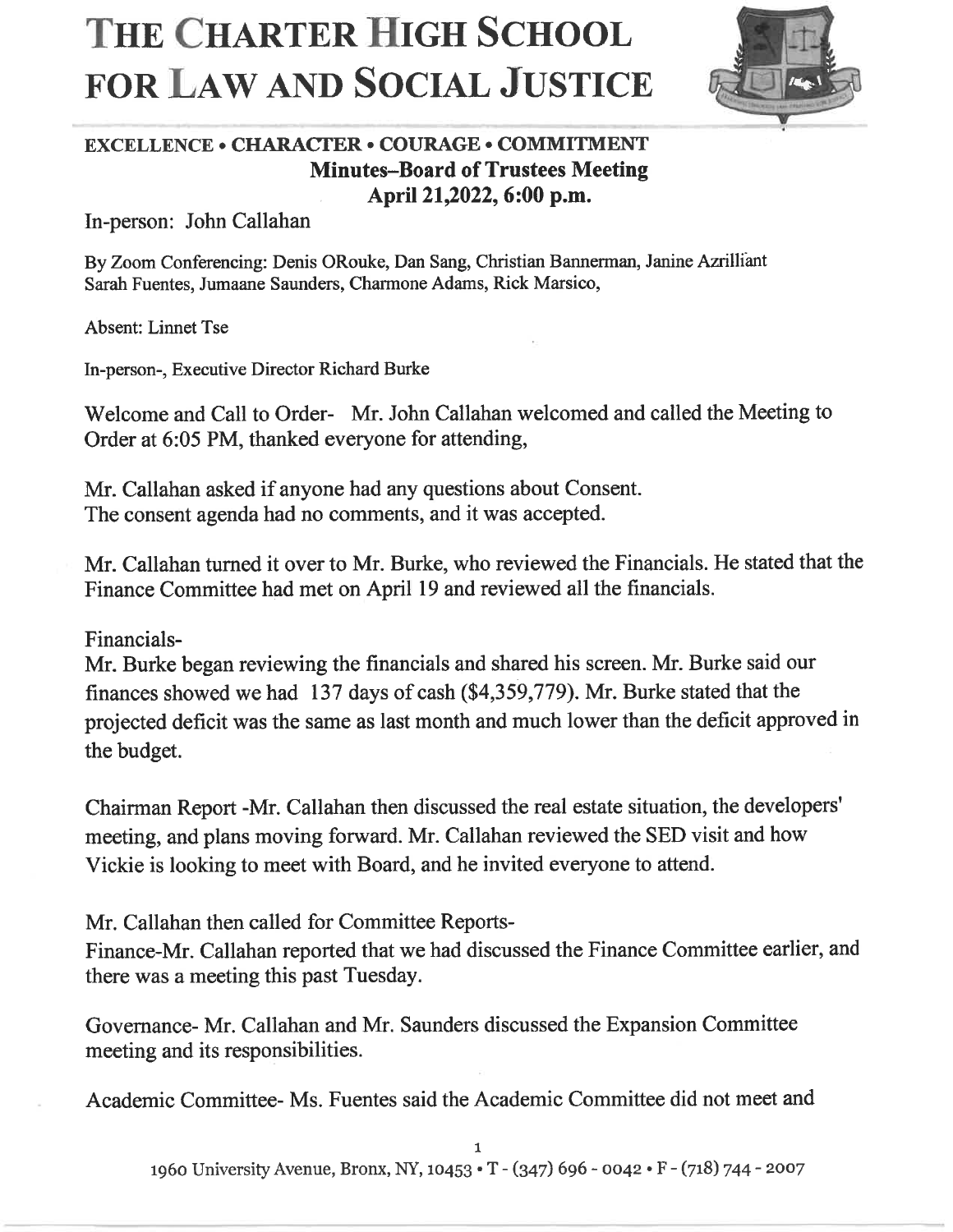

would after they received the Shared Space Walkthrough in May.

Fundraising Committee-Mr. Callahan mentioned that we were still trying to organize a May event, but it looked less likely.

New Business: Mr. Callahan said there was no new business. Mr. Callahan stated there was no public comment and called for a motion to adjourn.

Mr. O'Rouke moved to adjourn, seconded by Ms. Tse, and approved at 7:45 PM.

Next Meeting: May 19. 2022, 6:00 PM.

 $\frac{1}{2}$ John Callahan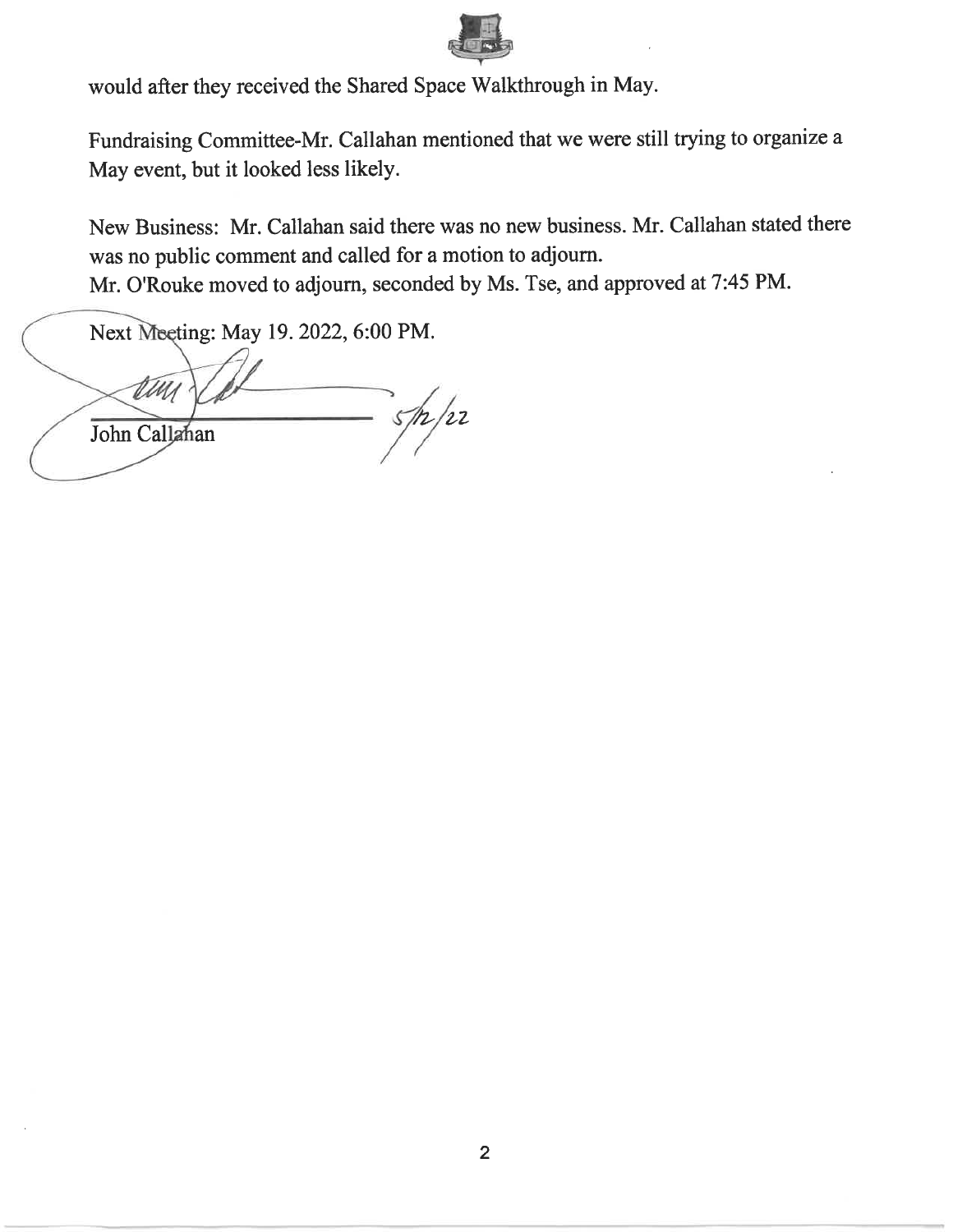# THE CHARTER HIGH SCHOOL FOR LAW AND SOCIAL JUSTICE



## **EXCELLENCE • CHARACTER • COURAGE • COMMITMENT**

**Agenda For The Board of Trustees Meeting** May 19, 2022, 6:00 pm.

In-Person and via Zoom

1. Welcome and Call to Order

a. Approval of April Minutes

2. Consent Agenda (Items on the Consent Agenda are automatically approved unless a Board member removes an item from the consent agenda. In that event, the item will be subject to Board approval by majority vote.)

|                                                                | 3. Financials- Mr. Burke                                                                                                                                    | $(10 \text{ minutes})$ |
|----------------------------------------------------------------|-------------------------------------------------------------------------------------------------------------------------------------------------------------|------------------------|
|                                                                | 4. Executive Director                                                                                                                                       | $(15 \text{ minutes})$ |
|                                                                | 5. Chairman Report                                                                                                                                          | $(20 \text{ minutes})$ |
| a.<br>$\mathbf{b}$ .<br>$\mathbf{c}$ .<br>$\mathbf{d}$ .<br>e. | 6. Committee Reports-None<br>Finance Committee-Met 5/17/22<br>Academic Committee-5/17/22<br>Fundraising-<br>Governance-<br>Subcommittee on Expansion Update | $(20 \text{ minutes})$ |
|                                                                |                                                                                                                                                             |                        |

- 7. New Business:
	- a. Budget 22-23

(20 Minutes)

(3 minutes)

8. Statements from Members of the Public

Any member of the public who signed up to speak may speak in conformity with the School's Open Meetings Law Policy.

- 9. Next Meeting: May 19, 2022, 6:00 pm
- 10. Motion to Adjourn

1960 University Avenue, Bronx, NY, 10453 • T - (347) 696 - 0042 • F - (718) 744 - 2007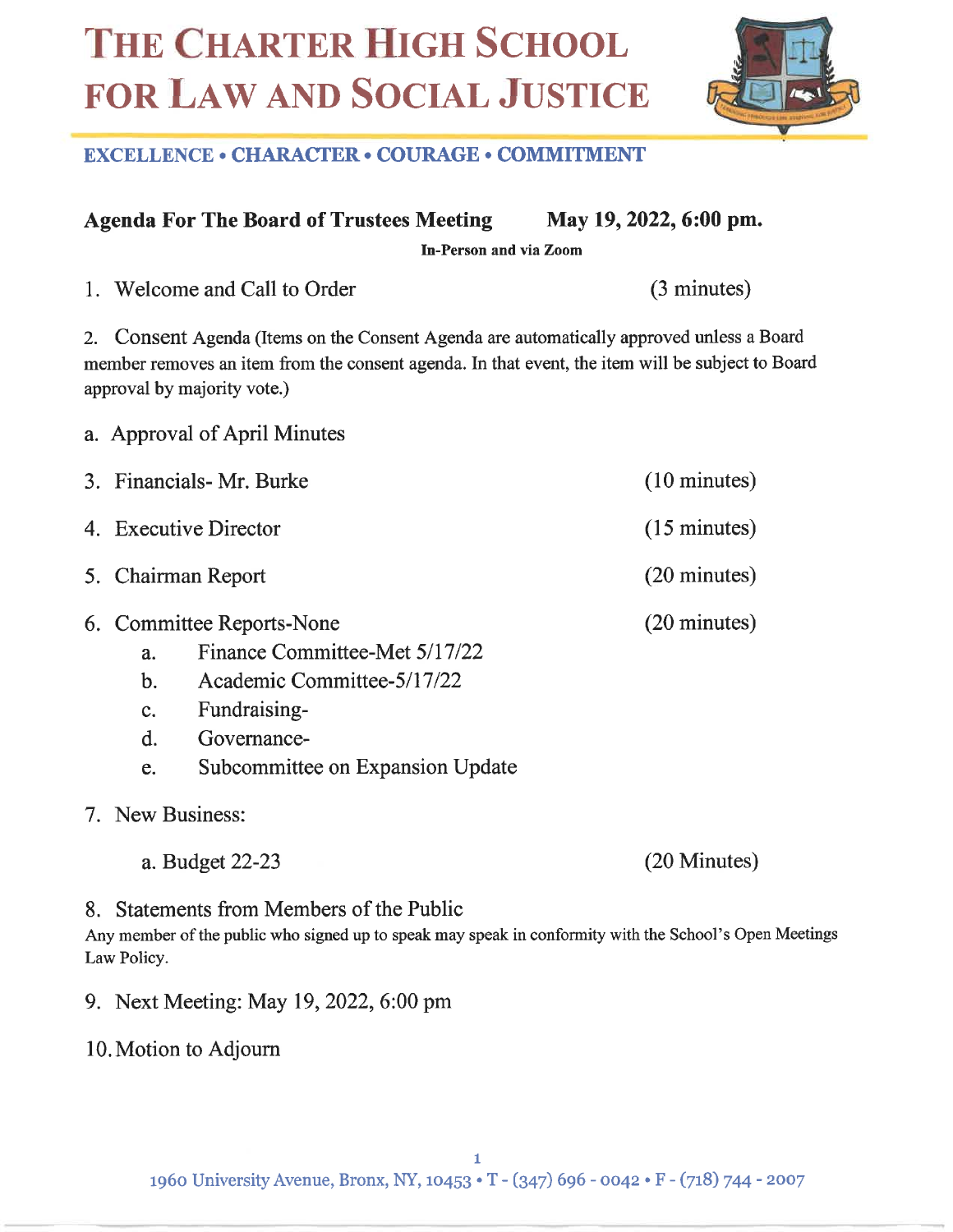# **THE CHARTER HIGH SCHOOL FOR LAW AND SOCIAL JUSTICE**



## **EXCELLENCE • CHARACTER • COURAGE • COMMITMENT**

**Notice of Meeting of Board of Trustees for The Charter High School for Law and Social Justice**

**Thursday, May 19, 2022, at 6:00 PM**

**1960 University Avenue, Bronx, NY, 10453**

**or By [Zoom](https://us06web.zoom.us/j/87006017104)** <https://us06web.zoom.us/j/87006017104>

**Meeting ID: 870 0601 7104** One tap mobile +16465588656,,87006017104# US (New York) +13017158592,,87006017104# US (Washington DC)

> Dial by your location +1 646 558 8656 US (New York) +1 301 715 8592 US (Washington DC) +1 312 626 6799 US (Chicago) +1 720 707 2699 US (Denver) +1 253 215 8782 US (Tacoma) +1 346 248 7799 US (Houston)

Find your local number: <https://us06web.zoom.us/u/kcB9j6RBfv>

**All are invited**

For more information, please contact  $\underline{admin@CHSLSJ.org}$  $\underline{admin@CHSLSJ.org}$  $\underline{admin@CHSLSJ.org}$ or Board Chair Jack Callahan, JCallahan@CHSLSJ.org.

## **Other Locations**

Christian Bannerman - 940 Pearl Drive, San Marcos, CA, 92078 Charmone Adams -66 Hunter Avenue, New Rochelle, NY, 10801 Sarah Fuentes - 59 Sumner Avenue. Yonkers, NY, 10704 Denis O'Rourke - 200 California Road #15, Bronxville, NY, 10708 Jumaane Saunders - DE. 6 Calle de Villas, Cabarete, DR Linnet Tse - 30 Dante St, Larchmont, NY, 10538 Janine Azriliant - 17 Bridle Path, Remsenburg, NY, 11960 Richard Marsico - 534 Prospect Ave.Mamaroneck, NY, 10543 Dan Sang - 15 West 11th Street, New York, NY, 10011 Socrates Solano 3434 Cruger Ave, Bronx Ny, 10467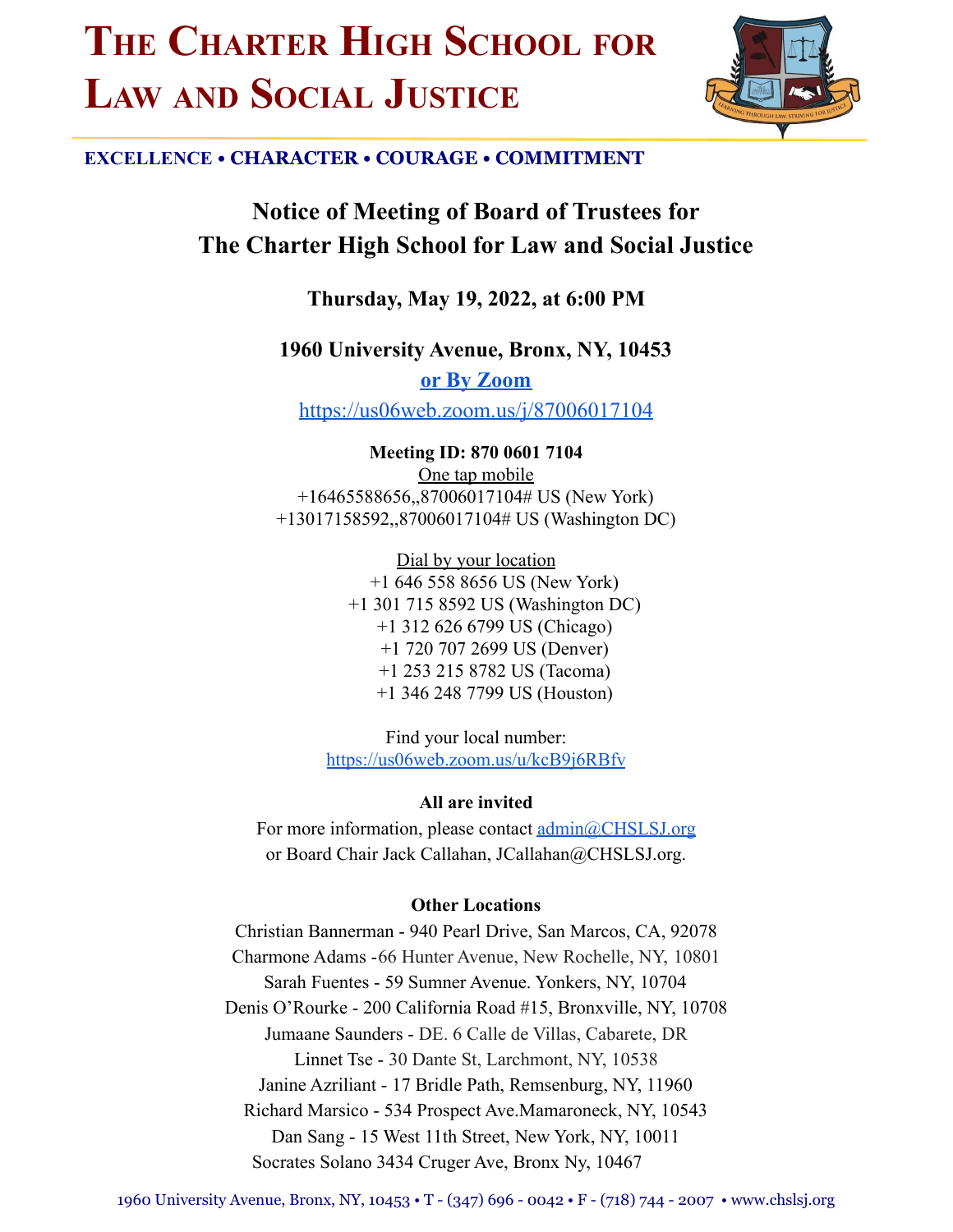

## **Financial Report** For the Period Ending April 30, 2022 **Fiscal Year 2021-22** with June 30, 2021 and 2020 Statements

## **Table of Contents**

- 1 Financial Report for Period Ending April 30, 2022 (Narrative)
- 2 Statements of Financial Position (Balance Sheet) at April 30, 2022 and June 30, 2021 and 2020
- 3 Summary Statements of Revenue, Support and Expenses at April 30, 2022 ad June 30, 2021 and 2020
- 4 Detailed Statements of Revenue, Support and Expenses at April 30, 2022 and June 30, 2021 and 2020
- 5 Cash Flow Projection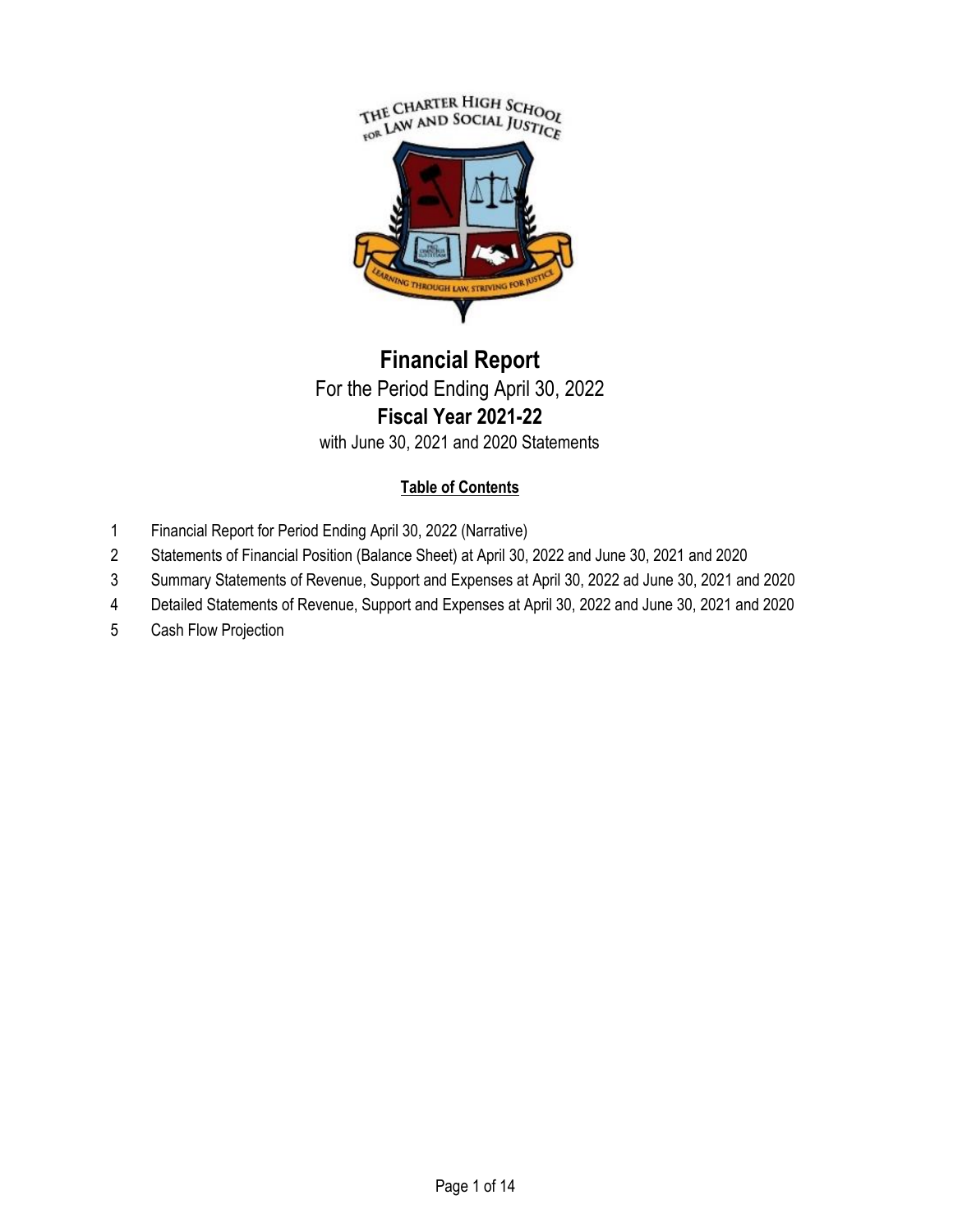## Notes to Financial Report

For the Period Ending April 30, 2022

| <b>Unencumbered Cash</b>                            |   |           |                               |  |  |  |  |  |
|-----------------------------------------------------|---|-----------|-------------------------------|--|--|--|--|--|
| <b>Total Cash and Equivalents</b>                   | 5 | 5,162,621 | [a]                           |  |  |  |  |  |
| <b>Encumberances to Cash</b>                        |   |           |                               |  |  |  |  |  |
| Restrictions:                                       |   |           |                               |  |  |  |  |  |
| Escrow                                              |   | 100.697   |                               |  |  |  |  |  |
| Unearned Revenue (Advances Received but not Earned) |   | 1,846,624 |                               |  |  |  |  |  |
|                                                     |   | 1,947,321 | [b]                           |  |  |  |  |  |
| <b>Vendor Obligations</b>                           |   |           |                               |  |  |  |  |  |
| <b>Accounts Payable</b>                             |   | 403,778   | [c]                           |  |  |  |  |  |
| <b>Total Cash Encumberances</b>                     |   |           | 2,351,099 [d] $\{[b] + [c]\}$ |  |  |  |  |  |
| <b>Unencumbered Cash Balance</b>                    |   | 2,811,521 | [a] - [d]                     |  |  |  |  |  |

| Days of Cash on Hand                                                                          |              |  |  |  |  |  |
|-----------------------------------------------------------------------------------------------|--------------|--|--|--|--|--|
| Total Fiscal Year 2021-22 Projected Expenses (excluding Depreciation and Deferred Rent)       | \$11.729.578 |  |  |  |  |  |
| Average Daily Expenses (Total Projected Expenses $\div$ 365)                                  | 32.136       |  |  |  |  |  |
| Total Cash Available for Operating Use (Total Cash - Escrow)                                  | \$ 5.061.924 |  |  |  |  |  |
| Number of Days of Unrestricted Cash Available (Total Cash Available + Average Daily Expenses) | 157.5        |  |  |  |  |  |

| <b>Benchmark</b> |
|------------------|
|                  |
|                  |
| 60.0             |
| 1.0              |
|                  |
| 1.0              |
| 157.5            |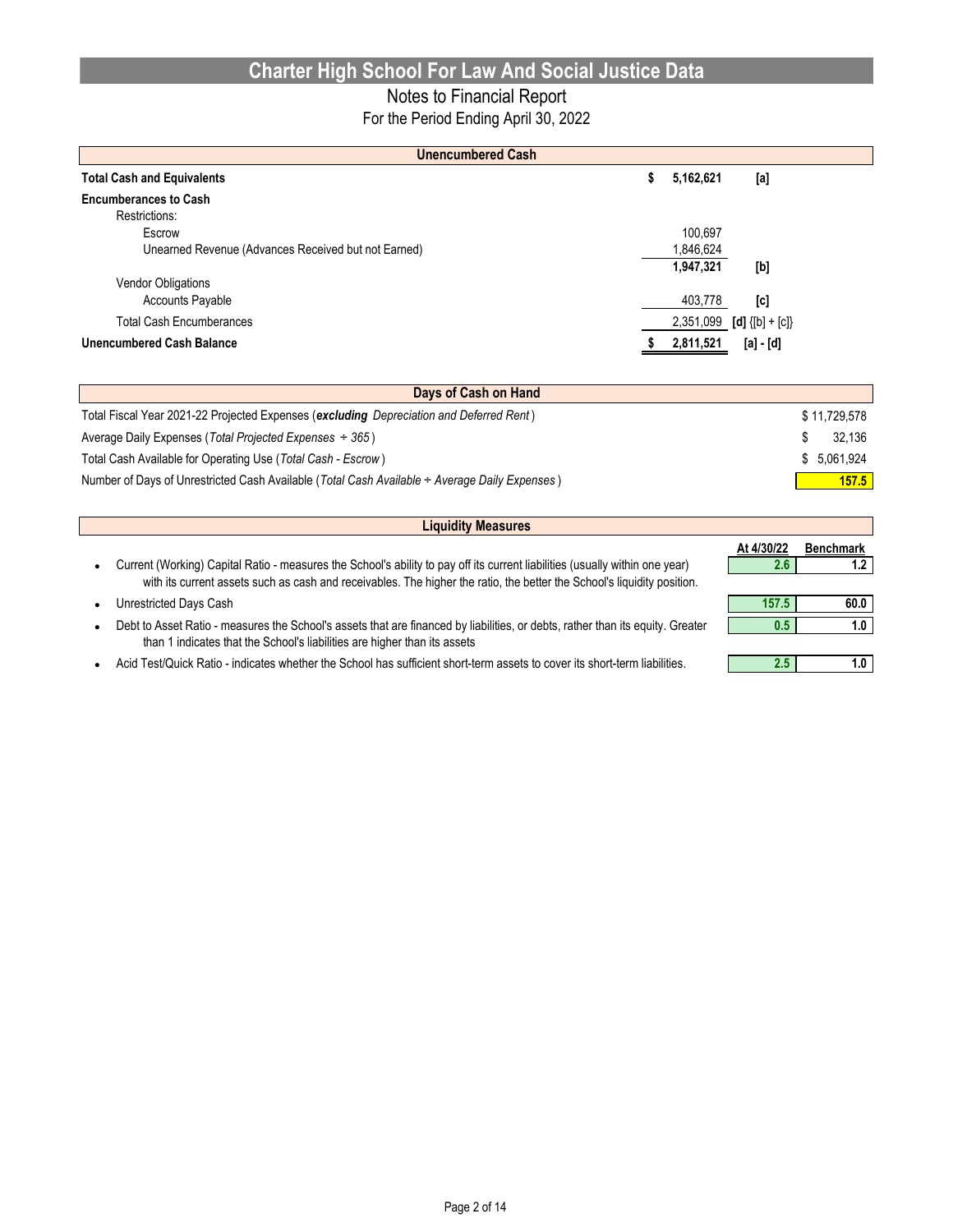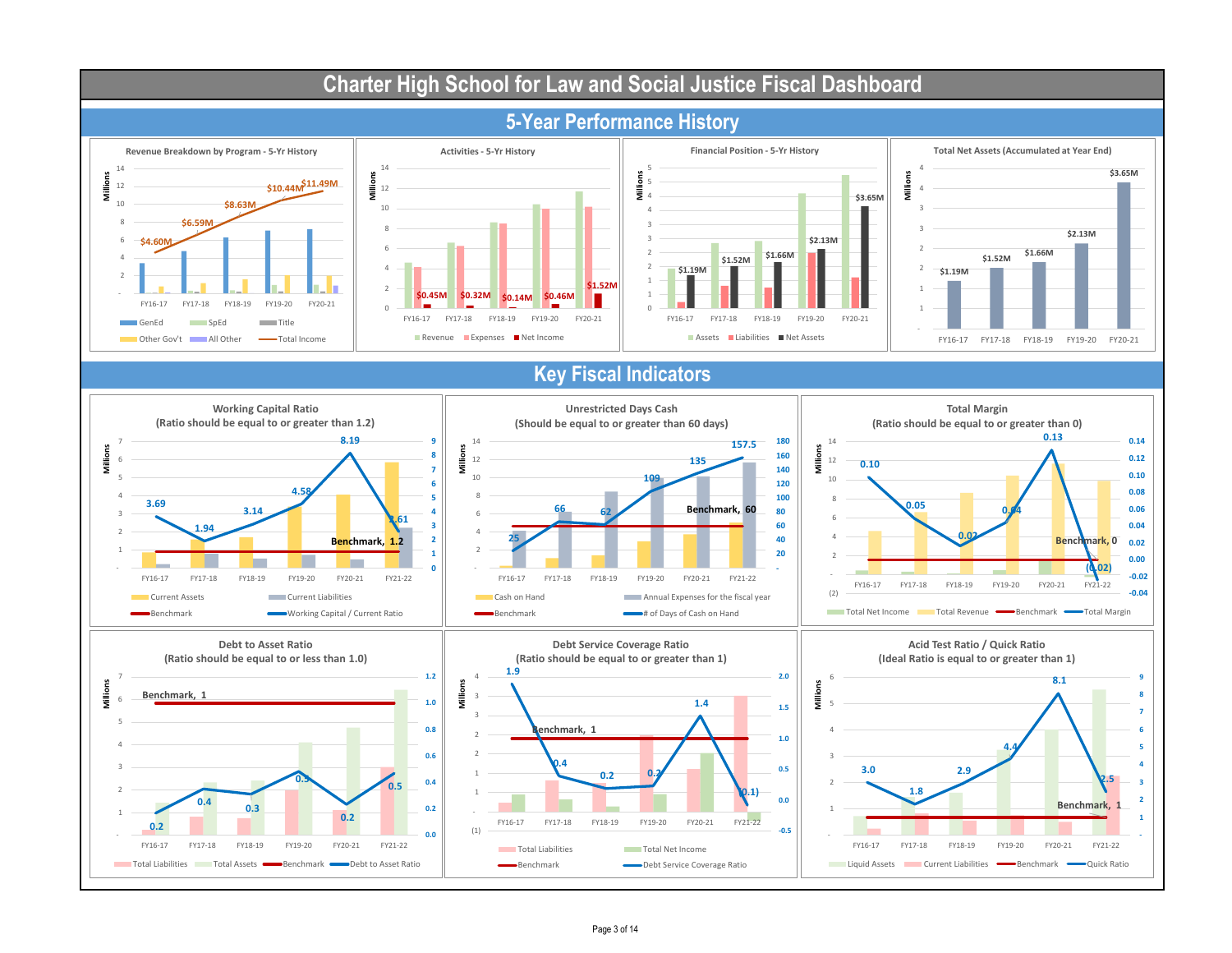### Notes to Financial Report

For the Period Ending April 30, 2022

### *General Education:*

**Enrollment**

• The General Ed revenue is based on 446 FTE students. And the projection is based on 446 students as well.

*Special Education:*

• The Special Ed revenue is base on 75.56 FTE students. And the projection is also based on 75.56 students with 27 students in 20-60%, 48.56 in >60% category

#### **Revenue and Support**

#### *Tuition & Lease Assistance*

- Tuition and Lease Assistance revenue at April 30th totals \$8,926,928 or 83% of the Fiscal Year projection of \$10,773,636
- General Ed revenue totals \$62,55,106 or 83% of the full year projection of \$7,525,394
- Special Ed revenue totals \$969,609 or 80% of the full year projection of \$1,205,588
- Lease Assistance revenue totals \$1,702,213 or 83% of the full year projection of \$2,042,655

#### *Title and Other Government Grants:*

- The application for the ESSER II grant (\$747,762 multi year) has been approved. A total revenue of \$337,383 have been recognized as of April 30, 2022
- The ARP grant (\$1,679,368 multi year) has also been approved. A total revenue of \$248,082 have been recognized as of April 30, 2022
- The Consolidated Application (Title Grant \$292,396) application have also been approved and a total revenue of \$250,552 have been recognized as of April 30, 2022
- IDEA funds for FY2021-22 has been received and it totalled \$74,643, about \$20K more than the budgeted amount
- eRate reimbursements totaling \$31,935 have been appropriately recognized as revenue with the offsetting expenses for a zero net effect.

| <b>Expenses</b> |
|-----------------|
|                 |

#### *Salaries and Wages:*

• Salaries and Wages total \$5,310,278 or 83% of the full year projection of \$6,381,396

#### *Payroll Taxes and Fringe Benefits:*

- Taxes and Benefits total \$1,355,873 or 84% of the full year projection of \$1,620,829
- *Professional Services:*
	- Professional Services total \$283,943 or 81% of the full year projection of \$349,695. Included in this category are legal fees, accounting and audit services, charter renewal consultant, payroll processing charges and benefits administration.

#### *Academic Consultants and Services:*

● Academic Consultants and Services costs total \$91,241 or 87% of the full year projection of \$105,000. Shared Space, as well as substitute teachers are included in this category.

#### *Curriculum and Classroom:*

• Curriculum and Classroom costs total \$252,699 or 73% of the full year projection of \$346,463

#### *Recruitment and Development:*

● Recruitment and Development costs total \$173,284 or 89% of the full year projection of \$194,500. This is due to spending the funds to recruit upfront.

#### *General Administrative Expenses:*

• Administrative costs total \$285,057 or 86% of the full year projection of \$330,200. The year-to-date utilization is at 86% due to covid-19 supplies and materials needed to be purchased for the school opening plus up front purchases of office supplies and materials.

#### *General Insurance:*

• General Insurance costs total \$83,314 or 100% of the full year projection of \$83,314. The full year premium is fully paid.

#### *Technology:*

● Technology costs total \$238,850 or 91% of the full year projection of \$262,943. The year-to-date utilization is at 91% due to the monthly maintenance cost paid to CTS. The budget included salaries for an IT personnel which was supposed to replace this monthly cost. A new contract with MSP Networks will replace the services with CTS at a lower rate.

#### *Occupancy:*

• Occupancy costs total \$1,848,545 or 83% of the full year projection of \$2,218,254. Included in this category are rent and deferred rent.

*Other:*

● Miscellaneous and Other costs total \$12,557 or 99% of the yearly projection of \$12,583. This includes the write-off of revenue based on the FY2021 year-end reconciliation

| <b>Net Operating Position</b>                                                                        |           |  |
|------------------------------------------------------------------------------------------------------|-----------|--|
| The School's net operating poition before GAAP adjustments at April 30th is a deficit of             | (235,934) |  |
| The School's net operating poition after GAAP adjustments of \$182,858 at April 30th is a deficit of | (53,076)  |  |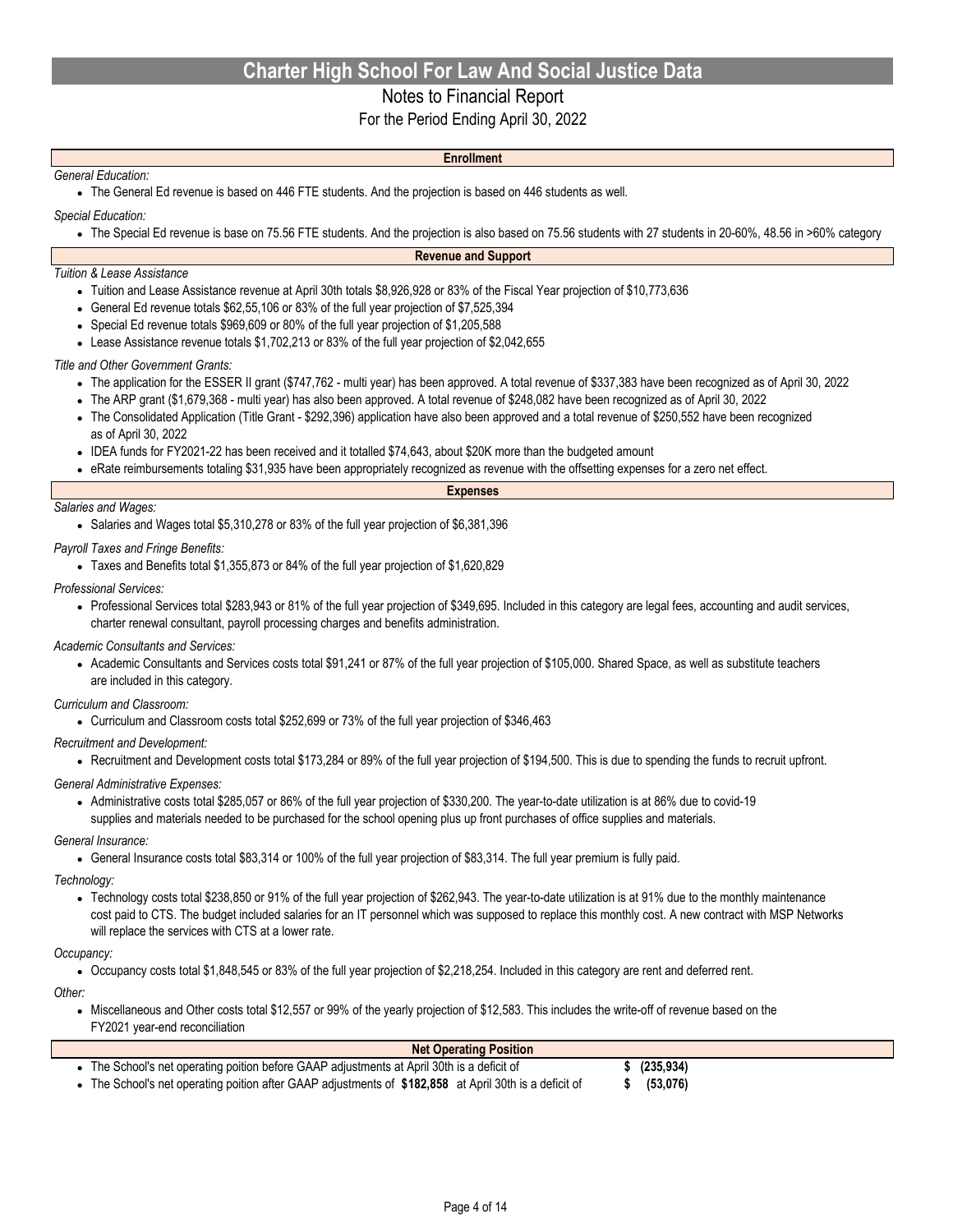## **Statements of Financial Position**

At Current Year-to-Date April 30, 2022, and June 30, 2021 and 2020

| Year-to-Date<br>[audited]<br>[audited]<br><b>ASSETS</b><br>4/30/2022<br>2021<br>2020<br><b>Current Assets:</b><br>\$<br>5,061,924<br>\$<br>3,760,175<br>\$<br>2,992,175<br>Cash and cash equivalents - Unrestricted<br>100,697<br>100,673<br><b>Escrow - Restricted</b><br>454,694<br>179,229<br><b>Grants Receivable</b><br>Due from FOCHSLSJ<br>31,959<br>Per Pupil Receivable<br>14,400<br>72,141<br>204,863<br>55,578<br>Prepaid Expenses and Other Receivables<br><b>Total current assets</b><br>5,868,537<br>4,167,796<br>3,486,049<br>Fixed assets, Net<br>557,029<br>593,555<br>6,425,566<br>4,761,351<br>\$<br>\$<br>4,108,515 |           |
|-----------------------------------------------------------------------------------------------------------------------------------------------------------------------------------------------------------------------------------------------------------------------------------------------------------------------------------------------------------------------------------------------------------------------------------------------------------------------------------------------------------------------------------------------------------------------------------------------------------------------------------------|-----------|
|                                                                                                                                                                                                                                                                                                                                                                                                                                                                                                                                                                                                                                         |           |
|                                                                                                                                                                                                                                                                                                                                                                                                                                                                                                                                                                                                                                         |           |
|                                                                                                                                                                                                                                                                                                                                                                                                                                                                                                                                                                                                                                         |           |
|                                                                                                                                                                                                                                                                                                                                                                                                                                                                                                                                                                                                                                         |           |
|                                                                                                                                                                                                                                                                                                                                                                                                                                                                                                                                                                                                                                         | 75,605    |
|                                                                                                                                                                                                                                                                                                                                                                                                                                                                                                                                                                                                                                         | 203,885   |
|                                                                                                                                                                                                                                                                                                                                                                                                                                                                                                                                                                                                                                         |           |
|                                                                                                                                                                                                                                                                                                                                                                                                                                                                                                                                                                                                                                         | 45,097    |
|                                                                                                                                                                                                                                                                                                                                                                                                                                                                                                                                                                                                                                         | 169,288   |
|                                                                                                                                                                                                                                                                                                                                                                                                                                                                                                                                                                                                                                         |           |
|                                                                                                                                                                                                                                                                                                                                                                                                                                                                                                                                                                                                                                         | 622,465   |
|                                                                                                                                                                                                                                                                                                                                                                                                                                                                                                                                                                                                                                         |           |
| <b>LIABILITIES and NET ASSETS</b>                                                                                                                                                                                                                                                                                                                                                                                                                                                                                                                                                                                                       |           |
| <b>Current liabilities:</b>                                                                                                                                                                                                                                                                                                                                                                                                                                                                                                                                                                                                             |           |
| \$<br>Accrued Expenses and Other Accounts Payable<br>403,778<br>\$<br>496,585<br>S.                                                                                                                                                                                                                                                                                                                                                                                                                                                                                                                                                     | 744,096   |
| Defered or Unearned Revenue<br>1,846,624                                                                                                                                                                                                                                                                                                                                                                                                                                                                                                                                                                                                |           |
| 496,585<br><b>Total current liabilities</b><br>2,250,402                                                                                                                                                                                                                                                                                                                                                                                                                                                                                                                                                                                | 744,096   |
| <b>Long-Term Liabilities:</b>                                                                                                                                                                                                                                                                                                                                                                                                                                                                                                                                                                                                           |           |
| <b>Deferred Rent</b><br>762,110<br>615,778                                                                                                                                                                                                                                                                                                                                                                                                                                                                                                                                                                                              | 313,394   |
| SBA-PPP Loan                                                                                                                                                                                                                                                                                                                                                                                                                                                                                                                                                                                                                            | 926,019   |
| 762,110<br>615,778<br><b>Total Long-Term Liabilities</b>                                                                                                                                                                                                                                                                                                                                                                                                                                                                                                                                                                                | 1,239,413 |
| <b>Net assets</b>                                                                                                                                                                                                                                                                                                                                                                                                                                                                                                                                                                                                                       |           |
| Net Assets without Donor Restrictions<br>3,648,987<br>2,125,228                                                                                                                                                                                                                                                                                                                                                                                                                                                                                                                                                                         | 1,661,116 |
| (235, 934)<br>1,523,759<br>Change in net assets during current period                                                                                                                                                                                                                                                                                                                                                                                                                                                                                                                                                                   | 463,890   |
| <b>Total net assets</b><br>3,413,053<br>3,648,987<br>2,125,006                                                                                                                                                                                                                                                                                                                                                                                                                                                                                                                                                                          |           |
| <b>TOTAL LIABILITIES and NET ASSETS</b><br>6,425,566<br>4,761,351<br>4,108,515<br>\$<br>\$                                                                                                                                                                                                                                                                                                                                                                                                                                                                                                                                              |           |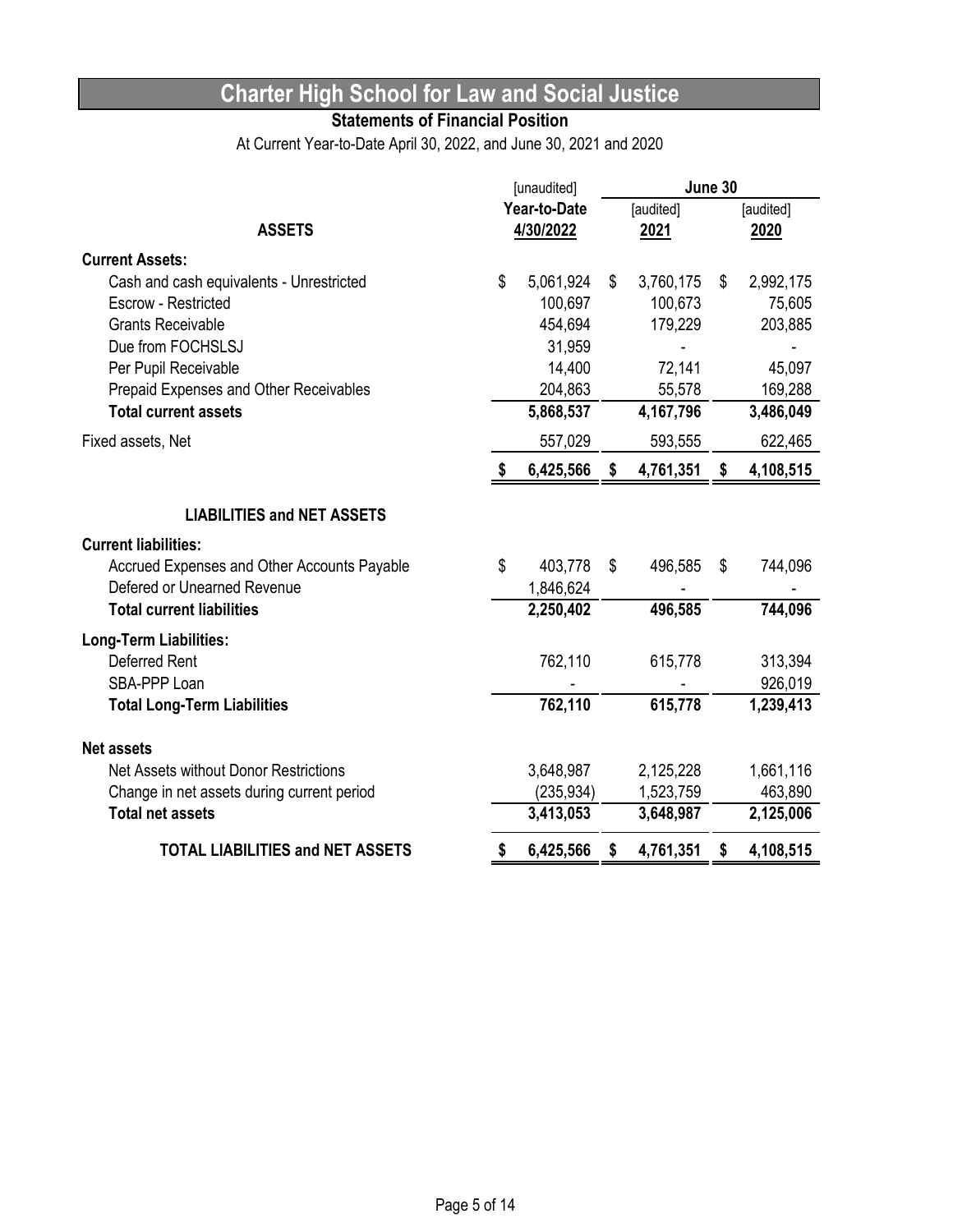Fiscal Year 2021-22

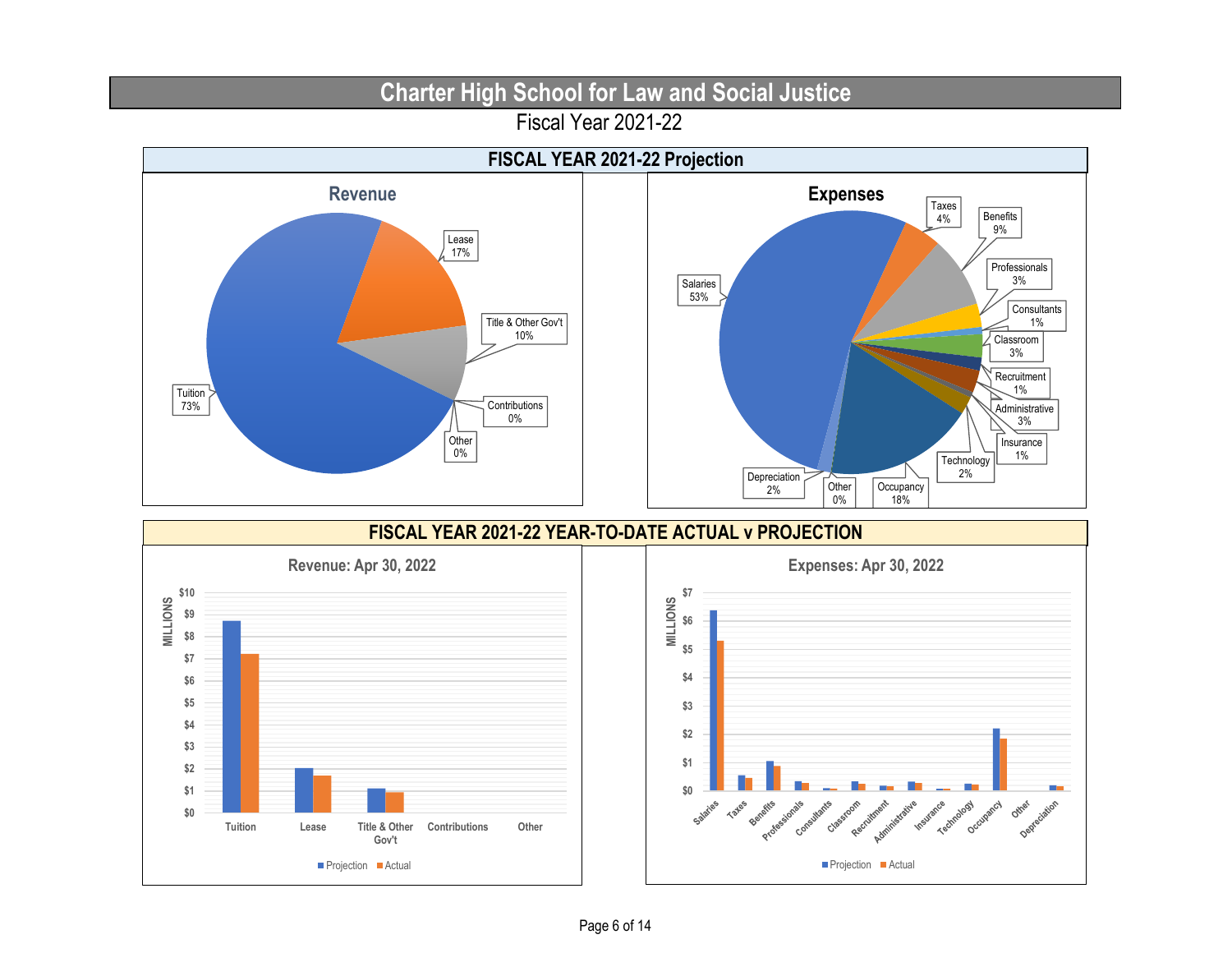#### **Summary Statements of Revenue, Support and Expenses**

#### **Current Fiscal Year-to-Date Compared to Projection**

with Year End June 30, 2021 and 2020 Details

|                                                                                       |                                          |                    | Current Fiscal Year 2021-22 [unaudited] |               |                      | June 30      |
|---------------------------------------------------------------------------------------|------------------------------------------|--------------------|-----------------------------------------|---------------|----------------------|--------------|
|                                                                                       | Year-to-Date                             | <b>Full Year</b>   | <b>Full Year</b>                        | YTD as a %    | [audited]            | [audited]    |
|                                                                                       | 4/30/2022                                | <b>Projection</b>  | <b>Budget</b>                           | of Projection |                      |              |
|                                                                                       |                                          |                    |                                         | (YTD=83%)     | 2021                 | 2020         |
| <b>Total Revenue and Support</b>                                                      | \$9,869,546                              | \$11,895,733       | \$12,131,517                            | 81%           | \$11,699,790         | \$10,438,138 |
| <b>Total Expenses</b>                                                                 | 10,105,481                               | 12,110,177         | 11,442,051                              | 88%           | 10,176,031           | 9,974,248    |
| <b>Excess/(Deficit) of Revenue and Support over Expenses before GAAP Adjustments</b>  | (235, 934)<br>\$                         | S<br>(214, 444)    | 689,466<br>$\mathbf{s}$                 | $-34%$        | S<br>1,523,759       | S<br>463,890 |
| <b>One-time adjustment</b>                                                            | $\boldsymbol{s}$                         | \$<br>٠            | $\mathbf{s}$<br>509,000                 | 0%            |                      |              |
| Revised excess/(Deficit) of Revenue and Support over Expenses before GAAP Adjustments | (235, 934)<br>$\mathbf{s}$               | (214, 444)         | 180,466                                 | $-131%$       | S<br>1,523,759       | S<br>463,890 |
| <b>GAAP Adjustments, net</b>                                                          | 182,858                                  | 247,285            | 385,599                                 | 47%           | 331,295              | 100,850      |
| Excess/(Deficit) of Revenue and Support over Expenses after GAAP Adjustments          | (53,076)                                 | 32,841<br><b>S</b> | 1,075,065<br>\$.                        | $-5%$         | 1,855,054<br>\$      | 564,740      |
| <b>Enrollment</b>                                                                     | 446.77                                   | 446.7              | 440.00                                  | 100%          | 449.108              | 435.327      |
|                                                                                       |                                          |                    |                                         |               |                      |              |
| <b>REVENUE and SUPPORT</b>                                                            |                                          |                    |                                         |               |                      |              |
| Per Pupil Tuition                                                                     | $\mathfrak{L}$<br>7,224,716<br>1,702,213 | 8,730,981<br>l \$  | $\mathbb{S}$<br>8,454,294               | 83%           | \$<br>$8,249,958$ \$ | 8,053,984    |
| Lease Assistance                                                                      |                                          | 2,042,655          | 2,042,655                               | 83%           | 1,915,869            | 1,904,860    |
| Title and Other Government Grants                                                     | 942,595                                  | 1,122,046          | 1,634,568                               | 84%           | 608,211              | 479,160      |
| Donations and Contributions                                                           | $\Omega$                                 | $\Omega$           |                                         | 100%          | 1,130                |              |
| Other                                                                                 | 24                                       | 50                 |                                         | 47%           | 924,622              | 133          |
| <b>TOTAL REVENUE and SUPPORT</b>                                                      | 9,869,546                                | 11,895,733         | 12,131,517                              | 83%           | 11,699,790           | 10,438,138   |
| <b>EXPENSES</b>                                                                       |                                          |                    |                                         |               |                      |              |
| <b>Personnel Costs:</b>                                                               |                                          |                    |                                         |               |                      |              |
| <b>Staff Salaries and Wages</b>                                                       | 5,310,278                                | 6,381,396          | 5,910,874                               | 83%           | 5,199,836            | 4,819,640    |
| Payroll Taxes                                                                         | 465.051                                  | 560,379            | 577,177                                 | 83%           | 522,936              | 455,222      |
| <b>Fringe Benefits</b>                                                                | 890,822                                  | 1,060,450          | 1,159,300                               | 84%           | 917,857              | 747,532      |
| <b>Total Personnel Costs</b>                                                          | 6,666,151                                | 8,002,225          | 7,647,351                               | 83%           | 6,640,629            | 6,022,394    |
|                                                                                       |                                          |                    |                                         |               |                      |              |
| <b>Other Than Personnel Costs:</b>                                                    |                                          |                    |                                         |               |                      |              |
| <b>Professional Services</b>                                                          | 283,943                                  | 349,695            | 213,600                                 | 81%           | 169,219              | 205,374      |
| <b>Academic Consultants and Services</b>                                              | 91.241                                   | 105,000            | 125,000                                 | 87%           | 106,548              | 709,671      |
| Curriculum and Classroom                                                              | 252,699                                  | 346,463            | 491,646                                 | 73%           | 119,455              | 209,589      |
| Recruitment and Development                                                           | 173,284                                  | 194,500            | 127,000                                 | 89%           | 243,665              | 152,764      |
| General Administrative Expenses                                                       | 285,057                                  | 330,200            | 194,400                                 | 86%           | 152,215              | 224,366      |
| General Insurance                                                                     | 83,314                                   | 83,314             | 75,000                                  | 100%          | 69,847               | 55,791       |
| Technology                                                                            | 238,850                                  | 262,943            | 139,200                                 | 91%           | 280,659              | 188,445      |
| Occupancy                                                                             | 1,848,545                                | 2,218,254          | 2,218,254                               | 83%           | 2,218,253            | 2,016,535    |
| Other                                                                                 | 12,557                                   | 12,583             | 600                                     | 100%          | (2, 597)             | 2,892        |
| <b>Total Other Than Personnel Costs</b>                                               | 3,269,489                                | 3,902,952          | 3,584,700                               | 84%           | 3,357,265            | 3,765,427    |
| Depreciation                                                                          | 169,840                                  | 205,000            | 210,000                                 | 83%           | 178,137              | 186,427      |
| <b>TOTAL EXPENSES</b>                                                                 | 10,105,481                               | 12,110,177         | 11,442,051                              | 83%           | 10,176,031           | 9,974,248    |
| Excess/(Deficit) of Revenue and Support over Expenses before GAAP Adjustments         | (235, 934)                               | (214, 444)         | 689,466                                 | 110%          | 1,523,759            | 463,890      |
| <b>GAAP Adjustments, net</b>                                                          | 182,858                                  | 247,285            | 385,599                                 | 74%           |                      |              |
| Excess/(Deficit) of Revenue and Support over Expenses after GAAP Adjustments          | $(53,076)$ \$<br><b>S</b>                | $32,841$ \$        | 1,075,065                               | $-162%$ \$    | $1,523,759$ \$       | 463,890      |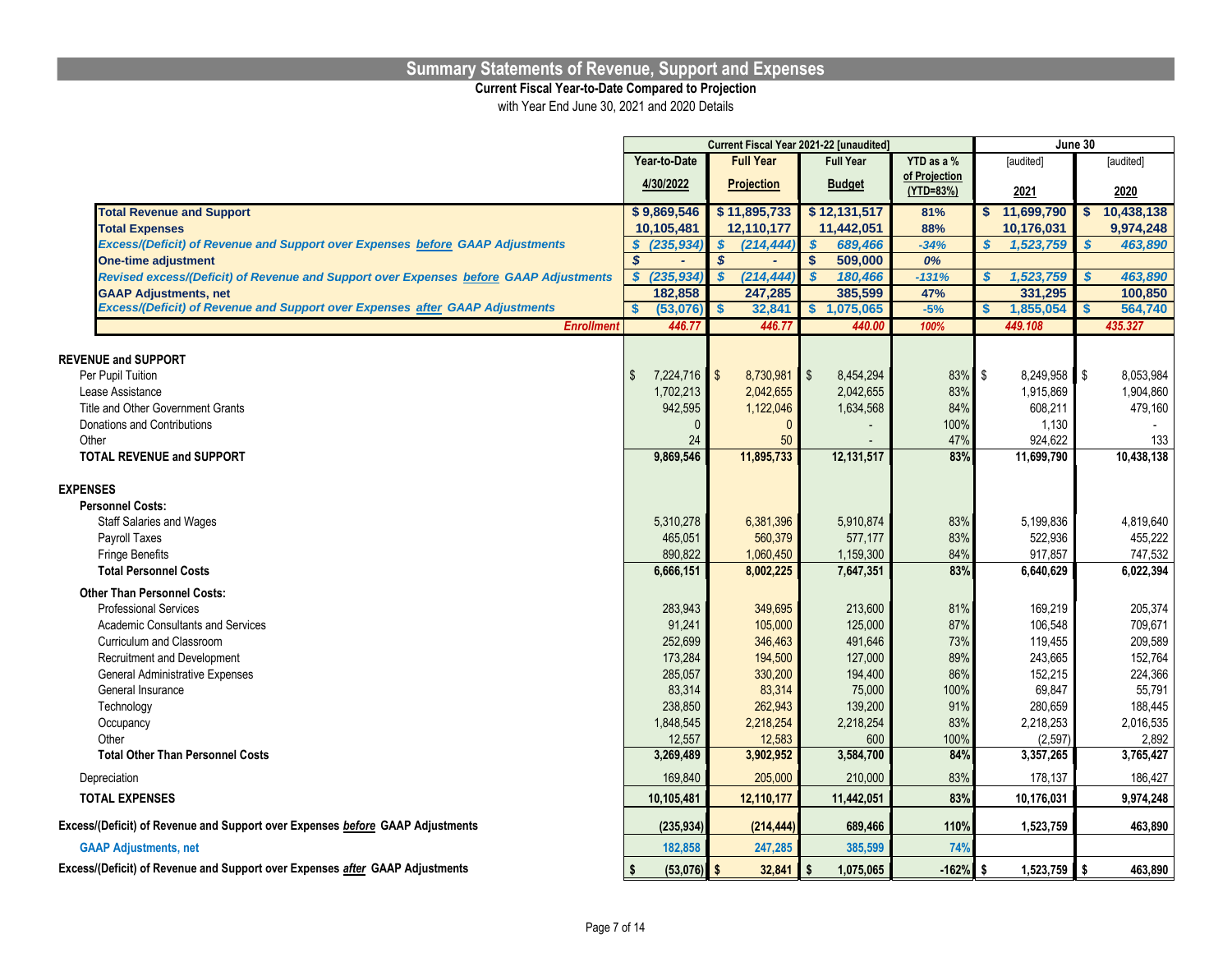**Detailed Statements of Revenue, Support and Expenses**

|                                                                                                                  |                   |                 |                         |                   | Current Fiscal Year 2021-22 [unaudited] |                            |                  | June 30                  |
|------------------------------------------------------------------------------------------------------------------|-------------------|-----------------|-------------------------|-------------------|-----------------------------------------|----------------------------|------------------|--------------------------|
|                                                                                                                  |                   | Year-to-Date    |                         | <b>Full Year</b>  | <b>Full Year</b>                        | YTD as a %                 | [audited]        | [audited]                |
|                                                                                                                  |                   | 4/30/2022       |                         | <b>Projection</b> | <b>Budget</b>                           | of Projection<br>(YTD=83%) | 2021             | 2020                     |
| <b>Total Revenue and Support</b>                                                                                 | \$                | 9,869,546       |                         | \$11,895,733      | \$<br>12,131,517                        | 81%                        | \$11,699,790     | \$10,438,138             |
| <b>Total Expenses</b>                                                                                            |                   | 10,105,481      |                         | 12,110,177        | 11,442,051                              | 88%                        | 10,176,031       | 9,974,248                |
| Excess/(Deficit) of Revenue and Support over Expenses before GAAP Adjustments                                    |                   | (235, 934)      | $\overline{\mathbf{s}}$ |                   | 689,466                                 | $-34%$                     | 1,523,759        | 463,890                  |
|                                                                                                                  | S<br>$\mathsf{s}$ | ÷               | \$                      | (214, 444)        | \$                                      | 0%                         |                  |                          |
| <b>One-time adjustment</b><br>Revised excess/(Deficit) of Revenue and Support over Expenses before GAAP Adjustme | $\mathbf{s}$      |                 | $\mathbf{s}$            |                   | 509,000<br>$\overline{\mathbf{s}}$      |                            |                  |                          |
|                                                                                                                  |                   | (235, 934)      |                         | (214, 444)        | 180,466<br>385,599                      | $-131%$                    | 1,523,759        | 463,890                  |
| <b>GAAP Adjustments, net</b><br>Excess/(Deficit) of Revenue and Support over Expenses after GAAP Adjustments     |                   | 182,858         | \$                      | 247,285           |                                         | 74%                        | 331,295          | 100,850                  |
|                                                                                                                  | $\mathbf{s}$      | (53,076)        |                         | 32,841            | 1,075,065                               | $-162%$                    | \$1,855,054      | 564,740                  |
| <b>Enrollment</b>                                                                                                |                   | 446.77          |                         | 446.77            | 440.00                                  | 100%                       | 449.11           | 435.33                   |
| <b>REVENUE and SUPPORT</b>                                                                                       |                   |                 |                         |                   |                                         |                            |                  |                          |
| Per Pupil Tuition and Lease Assistance:                                                                          |                   |                 |                         |                   |                                         |                            |                  |                          |
| 4101 - GenEd Tuition from NYCDOE                                                                                 | $\mathfrak{L}$    | 6,255,106       | $\mathfrak{S}$          | 7,525,394         | $\sqrt[6]{\frac{1}{2}}$<br>7.411.800    | 83%                        | \$<br>7,234,331  | $\sqrt{2}$<br>7.037.169  |
| 4102 - SpEd Tuition from NYCDOE                                                                                  |                   | 969,609         |                         | 1,205,588         | 1,042,494                               | 80%                        | 1,015,628        | 980,816                  |
| 4130 - Lease Assistance from NYCDOE                                                                              |                   | 1,702,213       |                         | 2,042,655         | 2,042,655                               | 83%                        | 1,915,869        | 1,904,860                |
| 4104 - Per Pupil Supplement                                                                                      |                   |                 |                         |                   |                                         |                            |                  |                          |
| 4101(a) and (b) - Tuition from other School Districts                                                            |                   |                 |                         |                   |                                         |                            |                  | 36,000                   |
| <b>Total Per Pupil Tuition and Lease Assistance</b>                                                              |                   | 8,926,928       |                         | 10,773,636        | 10,496,949                              | 83%                        | 10,165,827       | 9,958,844                |
|                                                                                                                  |                   |                 |                         |                   |                                         |                            |                  |                          |
| <b>Title and other Government Grants:</b>                                                                        |                   |                 |                         |                   |                                         |                            |                  |                          |
| 4201 - Title IA                                                                                                  |                   | 200,619         |                         | 242,463           | 227,000                                 | 83%                        | 227,779          | 226,447                  |
| 4202 - Title IIA                                                                                                 |                   | 33,116          |                         | 33,116            | 34,000                                  | 100%                       | 31,382           | 32,109                   |
| 4203 - Title IVA                                                                                                 |                   | 16,817          |                         | 16,817            | 17,500                                  | 100%                       | 17,656           | 14,933                   |
| 4105 - Stimulus                                                                                                  |                   |                 |                         |                   |                                         |                            |                  | 93,615                   |
| 4210 · CSP                                                                                                       |                   |                 |                         |                   |                                         |                            |                  |                          |
| 4215 Cares Act Grant                                                                                             |                   | 585,464         |                         | 675,707           | 1,212,768                               | 87%                        | 213,223          |                          |
| 4230 - IDEA Special Needs                                                                                        |                   | 74,643          |                         | 74,643            | 54,000                                  | 100%                       | 54,919           | 37,128                   |
| 4120 - NYSTL                                                                                                     |                   |                 |                         | 39,300            | 39,300                                  | 0%                         |                  | 34,934                   |
| 4220 - eRate                                                                                                     |                   | 31,935          |                         | 40,000            | 50,000                                  | 80%                        | 63,252           | 39,994                   |
| <b>Total Title and other Government Grants</b>                                                                   |                   | 942,595         |                         | 1,122,046         | 1,634,568                               | 58%                        | 608,211          | 479,160                  |
| <b>Donations and Contributions:</b>                                                                              |                   |                 |                         |                   |                                         |                            |                  |                          |
| 4305 - Unrestricted Donations and Contributions                                                                  |                   | $\mathbf{0}$    |                         | $\mathbf{0}$      | $\overline{\phantom{a}}$                |                            | 1,130            | $\overline{\phantom{a}}$ |
| 4401 - Fundraising Events                                                                                        |                   |                 |                         |                   |                                         |                            |                  |                          |
| <b>Total Donations and Contributions</b>                                                                         |                   | $\mathbf{0}$    |                         | $\mathbf{0}$      | $\blacksquare$                          |                            | 1,130            | $\blacksquare$           |
| Other:                                                                                                           |                   |                 |                         |                   |                                         |                            |                  |                          |
| 4501 - Interest and Dividends                                                                                    |                   | 24              |                         | 50                |                                         | 47%                        | 68               | 133                      |
| 4602 - In-Kind Contributions                                                                                     |                   |                 |                         |                   |                                         |                            |                  | ÷.                       |
| 4603 - Donated Services                                                                                          |                   |                 |                         |                   |                                         |                            |                  |                          |
| 4610 - SBA PPP Funds                                                                                             |                   |                 |                         |                   |                                         |                            | 924,554          |                          |
| <b>Total Other</b>                                                                                               |                   | $\overline{24}$ |                         | 50                | $\overline{a}$                          | 47%                        | 924,622          | 133                      |
|                                                                                                                  |                   |                 |                         |                   |                                         |                            |                  |                          |
| <b>TOTAL REVENUE and SUPPORT</b>                                                                                 |                   | 9,869,546       |                         | 11,895,733        | 12,131,517                              | 83%                        | 11,699,790<br>\$ | 10,438,138<br>Ŝ.         |
|                                                                                                                  |                   |                 |                         |                   |                                         |                            |                  |                          |
| <b>EXPENSES</b>                                                                                                  |                   |                 |                         |                   |                                         |                            |                  |                          |
| <b>Personnel Expenses</b>                                                                                        |                   |                 |                         |                   |                                         |                            |                  |                          |
| <b>Salaries and Wages</b>                                                                                        |                   |                 |                         |                   |                                         |                            |                  |                          |
| <b>Administrative Staff:</b>                                                                                     |                   |                 |                         |                   |                                         |                            |                  |                          |
| 5105 - Executive Director                                                                                        |                   | 193,983         |                         | 232,780           | 232,780                                 | 83%                        | 226,246          | 223.077                  |
| 5110 - Director of Operations                                                                                    |                   | 38,988          |                         | 48,448            | 53,544                                  | 80%                        | 42,557           | 39,160                   |
| 5120 - Operations Staff                                                                                          |                   | 105.402         |                         | 124,768           | 101.625                                 | 84%                        | 151,501          | 126,193                  |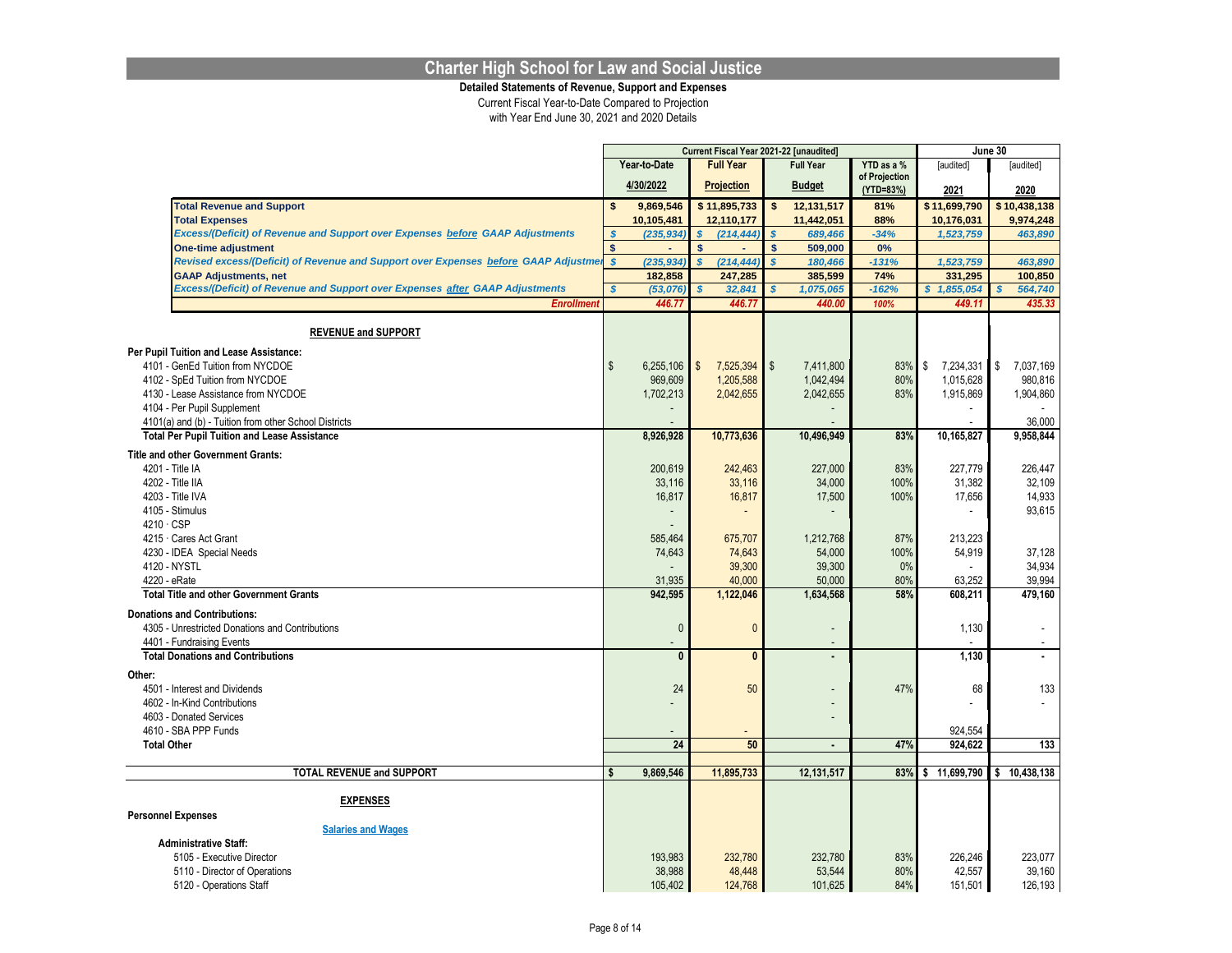**Detailed Statements of Revenue, Support and Expenses**

|                                                                                     |              |              | Current Fiscal Year 2021-22 [unaudited] |                  |                         |                  |                            | June 30      |      |              |  |
|-------------------------------------------------------------------------------------|--------------|--------------|-----------------------------------------|------------------|-------------------------|------------------|----------------------------|--------------|------|--------------|--|
|                                                                                     |              | Year-to-Date |                                         | <b>Full Year</b> |                         | <b>Full Year</b> | YTD as a %                 | [audited]    |      | [audited]    |  |
|                                                                                     |              | 4/30/2022    | <b>Projection</b>                       |                  |                         | <b>Budget</b>    | of Projection<br>(YTD=83%) | 2021         | 2020 |              |  |
| <b>Total Revenue and Support</b>                                                    | \$           | 9,869,546    |                                         | \$11,895,733     | \$                      | 12,131,517       | 81%                        | \$11,699,790 |      | \$10,438,138 |  |
| <b>Total Expenses</b>                                                               |              | 10,105,481   |                                         | 12,110,177       |                         | 11,442,051       | 88%                        | 10,176,031   |      | 9,974,248    |  |
| Excess/(Deficit) of Revenue and Support over Expenses before GAAP Adjustments       | \$           | (235, 934)   | \$                                      | (214, 444)       | $\mathbf{s}$            | 689,466          | $-34%$                     | 1,523,759    |      | 463,890      |  |
| <b>One-time adjustment</b>                                                          | \$           |              | \$                                      |                  | $\mathsf{s}$            | 509,000          | 0%                         |              |      |              |  |
| Revised excess/(Deficit) of Revenue and Support over Expenses before GAAP Adjustmer | $\mathbf{s}$ | (235, 934)   | $\overline{\mathbf{s}}$                 | (214, 444)       | $\overline{\mathbf{s}}$ | 180,466          | $-131%$                    | 1,523,759    |      | 463,890      |  |
| <b>GAAP Adjustments, net</b>                                                        |              | 182,858      |                                         | 247,285          |                         | 385,599          | 74%                        | 331,295      |      | 100,850      |  |
| Excess/(Deficit) of Revenue and Support over Expenses after GAAP Adjustments        | $\mathbf{s}$ | (53, 076)    | \$                                      | 32,841           |                         | 1,075,065        | $-162%$                    | \$1,855,054  | \$.  | 564,740      |  |
| <b>Enrollment</b>                                                                   |              | 446.77       |                                         | 446.77           |                         | 440.00           | 100%                       | 449.11       |      | 435.33       |  |
|                                                                                     |              |              |                                         |                  |                         |                  |                            |              |      |              |  |
| 5125 - Parent Coordinator                                                           |              | 44,685       |                                         | 53,622           |                         | 53,622           | 83%                        | 51,551       |      | 39,350       |  |
| 5130 - Director of Finance                                                          |              | 83,333       |                                         | 100,000          |                         | 100,000          | 83%                        | 77,731       |      | 83,365       |  |
| 5132 - Director of HR                                                               |              | 71,195       |                                         | 87,500           |                         | 100,000          | 81%                        |              |      |              |  |
| 5135 - Director of IT                                                               |              | 79,500       |                                         | 97,167           |                         | 100,000          | 82%                        |              |      |              |  |
| 5150 - School Aide/Security                                                         |              | $\Omega$     |                                         |                  |                         |                  |                            | (884)        |      | 989          |  |
| 5160 - Chief of Staff                                                               |              |              |                                         |                  |                         |                  |                            |              |      | 1,852        |  |
| <b>Total Administrative Staff</b>                                                   |              | 617,088      |                                         | 744,285          |                         | 741,571          | 83%                        | 548,702      |      | 513,986      |  |
| <b>Instructional Oversight Staff:</b>                                               |              |              |                                         |                  |                         |                  |                            |              |      |              |  |
| 5201 - Principal                                                                    |              | 154,167      |                                         | 185,000          |                         | 180,000          | 83%                        | 175,004      |      | 172,827      |  |
| 5210 - Assistant Principal                                                          |              | 567,292      |                                         | 651,666          |                         | 693,000          | 87%                        | 351,450      |      | 380,692      |  |
| 5212 · Director of SPED                                                             |              | 97,931       |                                         | 116,098          |                         | 106,000          | 84%                        |              |      |              |  |
| 5220 - Guidance Counselor                                                           |              | 271,205      |                                         | 316,786          |                         | 420,692          | 86%                        | 270,602      |      | 233,840      |  |
| 5225 - Social Worker                                                                |              |              |                                         |                  |                         |                  |                            |              |      |              |  |
| 5230 - Director of College                                                          |              | 83,333       |                                         | 100,000          |                         | 100,000          | 83%                        |              |      |              |  |
| 5245 - Associate Dean                                                               |              | 305,963      |                                         | 374,333          |                         | 288,850          | 82%                        | 334,092      |      | 290,856      |  |
| 5250 - SPED Coordinator                                                             |              |              |                                         |                  |                         |                  |                            | 87,062       |      | 70,679       |  |
| <b>Total Academic Oversight Staff</b>                                               |              | 1,479,891    |                                         | 1,743,883        |                         | 1,788,542        | 85%                        | 1,218,210    |      | 1,148,895    |  |
| <b>Instructional Staff:</b>                                                         |              |              |                                         |                  |                         |                  |                            |              |      |              |  |
| 5310 - Teachers - ELA                                                               |              | 489,612      |                                         | 584,991          |                         | 666,324          | 84%                        | 645,918      |      | 541,983      |  |
| 5315 - Teachers - Math                                                              |              | 424,875      |                                         | 522,221          |                         | 590,786          | 81%                        | 605,337      |      | 497,096      |  |
| 5320 - Teachers - Social Studies                                                    |              | 385,527      |                                         | 481,967          |                         | 401,990          | 80%                        | 393,899      |      | 351,734      |  |
| 5325 - Teachers - Science                                                           |              | 444,154      |                                         | 551,104          |                         | 340,275          | 81%                        | 351,760      |      | 299,136      |  |
| 5330 - Foreign Languages                                                            |              | 131,138      |                                         | 163,385          |                         | 216,215          | 80%                        | 200,686      |      | 205,411      |  |
| 5335 - Teachers - Physical Education / Health                                       |              | 211.431      |                                         | 261,875          |                         | 269,324          | 81%                        | 262,321      |      | 257,024      |  |
| 5345 - Teachers - The Arts                                                          |              | 160,086      |                                         | 203,787          |                         | 180,975          | 79%                        | 178,023      |      | 199,723      |  |
| 5350 - Teachers - SPED                                                              |              | 274,889      |                                         | 340,069          |                         | 312,437          | 81%                        | 306,487      |      | 294,677      |  |
| 5355 - Teachers - Law                                                               |              | 73.153       |                                         | 90.499           |                         | 87,863           | 81%                        | 85.305       |      | 81,196       |  |
| 5365 - Teachers - SAT/Freshman Seminar                                              |              | 66,179       |                                         | 81,981           |                         |                  | 81%                        | 80,286       |      | 75,848       |  |
| 5370 - Teachers - Substitute                                                        |              | 39,894       |                                         | 50,157           |                         | 72,572           | 80%                        | 4,473        |      | 24,600       |  |
| 5375 - Teachers - Intervention                                                      |              |              |                                         |                  |                         |                  |                            | 111,721      |      | 40,320       |  |
| <b>Total Instructional Staff</b>                                                    |              | 2,700,938    |                                         | 3,332,037        |                         | 3,138,761        | 81%                        | 3,226,216    |      | 2,868,749    |  |
| <b>Incentives and Special Programs:</b>                                             |              |              |                                         |                  |                         |                  |                            |              |      |              |  |
| 5410 - Stipends                                                                     |              | 13,595       |                                         | 18,000           |                         | 45,000           | 76%                        | 67,409       |      | 211,838      |  |
| 5411 · Department Chairs/Leads                                                      |              | 24,918       |                                         | 29,918           |                         |                  | 83%                        |              |      |              |  |
| 5412 News Literacy Course                                                           |              | 20,020       |                                         | 23,020           |                         |                  | 87%                        |              |      |              |  |
| 5413 Athletic Director/Coaches                                                      |              | 84,353       |                                         | 89,353           |                         |                  | 94%                        |              |      |              |  |
| 5414 After School Clubs                                                             |              | 49,786       |                                         | 55,000           |                         |                  | 91%                        |              |      |              |  |
| 5415 · Extra Classes/Lunch Duties                                                   |              | 65,656       |                                         | 70,656           |                         |                  | 93%                        |              |      |              |  |
| 5416 · Other Incentives                                                             |              | 27,577       |                                         | 34,568           |                         |                  | 80%                        |              |      |              |  |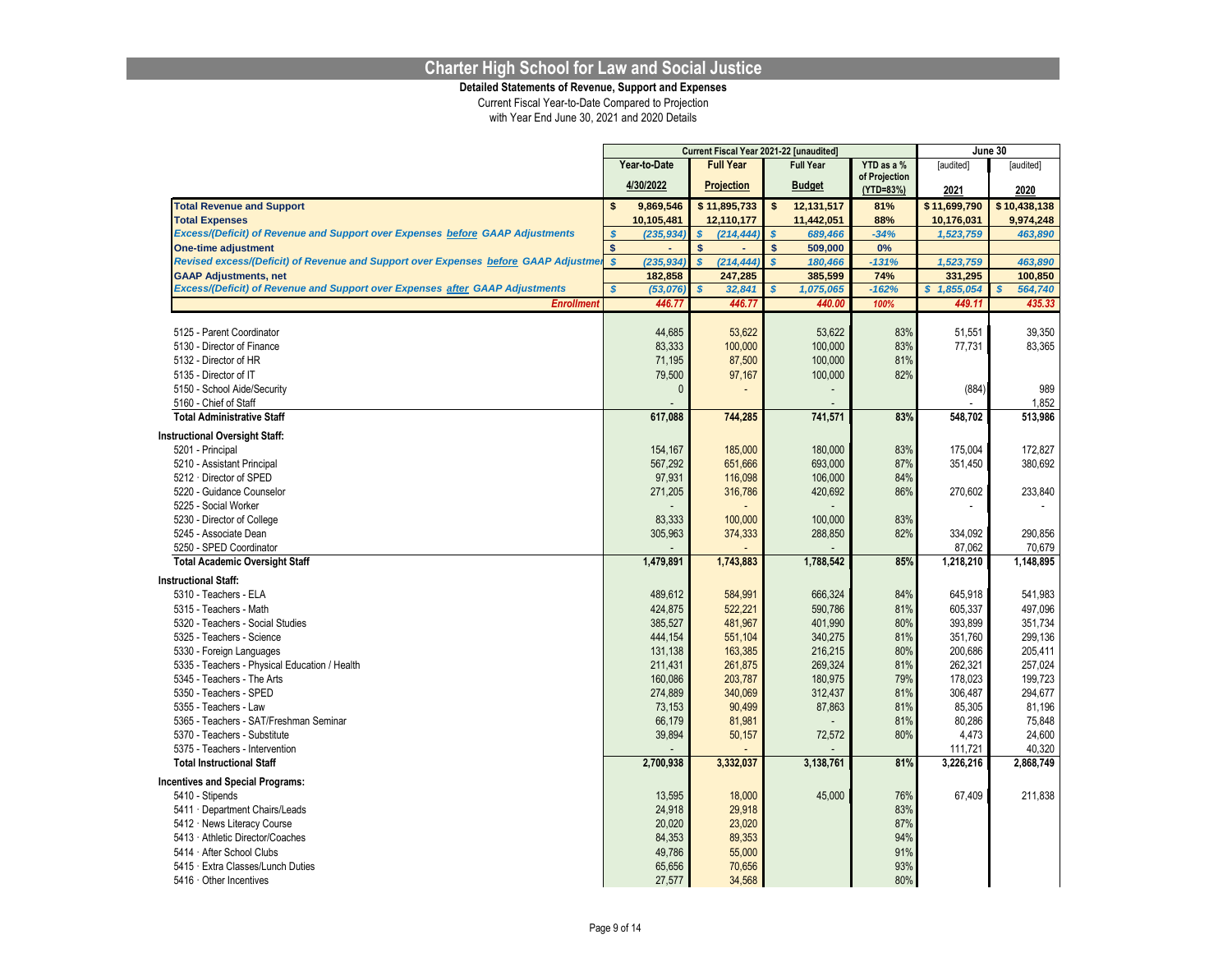**Detailed Statements of Revenue, Support and Expenses**

|                                                                                     |                                |                                | Current Fiscal Year 2021-22 [unaudited] |                            |                           | June 30           |
|-------------------------------------------------------------------------------------|--------------------------------|--------------------------------|-----------------------------------------|----------------------------|---------------------------|-------------------|
|                                                                                     | Year-to-Date                   | <b>Full Year</b>               | <b>Full Year</b>                        | YTD as a %                 | [audited]                 | [audited]         |
|                                                                                     | 4/30/2022                      | <b>Projection</b>              | <b>Budget</b>                           | of Projection<br>(YTD=83%) | 2021                      | 2020              |
| <b>Total Revenue and Support</b>                                                    | \$<br>9,869,546                | \$11,895,733                   | \$<br>12,131,517                        | 81%                        | \$11,699,790              | \$10,438,138      |
| <b>Total Expenses</b>                                                               | 10,105,481                     | 12,110,177                     | 11,442,051                              | 88%                        | 10,176,031                | 9,974,248         |
| Excess/(Deficit) of Revenue and Support over Expenses before GAAP Adjustments       | $\boldsymbol{s}$<br>(235, 934) | $\boldsymbol{s}$<br>(214, 444) | $\boldsymbol{s}$<br>689,466             | $-34%$                     | 1,523,759                 | 463,890           |
| <b>One-time adjustment</b>                                                          | $\mathsf{s}$<br>÷.             | \$                             | \$<br>509,000                           | 0%                         |                           |                   |
| Revised excess/(Deficit) of Revenue and Support over Expenses before GAAP Adjustmer | $\mathcal{S}$<br>(235, 934)    | $\boldsymbol{s}$<br>(214, 444) | $\overline{\mathbf{s}}$<br>180,466      | $-131%$                    | 1,523,759                 | 463,890           |
| <b>GAAP Adjustments, net</b>                                                        | 182,858                        | 247,285                        | 385,599                                 | 74%                        | 331,295                   | 100,850           |
| Excess/(Deficit) of Revenue and Support over Expenses after GAAP Adjustments        | $\boldsymbol{s}$<br>(53,076)   | $\mathbf{s}$<br>32,841         | 1,075,065                               | $-162%$                    | $\mathbf{s}$<br>1,855,054 | 564,740           |
| <b>Enrollment</b>                                                                   | 446.77                         | 446.77                         | 440.00                                  | 100%                       | 449.11                    | 435.33            |
| 5420 - Summer Bridge Program                                                        | 17,905                         | 20,000                         | 26,500                                  | 90%                        | 3,000                     | 45,598            |
| 5425 - Summer School                                                                | 187,676                        | 187,676                        | 125,000                                 | 100%                       | 106,522                   |                   |
| 5430 - Saturday Academy Regents Prep                                                | 875                            | 13,000                         | 45,500                                  | 7%                         | 8,778                     | 3,575             |
| 5440 - Bonus                                                                        | 20,000                         | 20,000                         |                                         | 100%                       | 21,000                    | 27,000            |
| <b>Total Incentives and Special Programs</b>                                        | 512,361                        | 561,191                        | 242,000                                 | 91%                        | 206,709                   | 288,011           |
| <b>Total Salaries and Wages</b>                                                     | 5,310,278                      | 6,381,396                      | 5,910,874                               | 83%                        | 5,199,836                 | 4,819,640         |
| <b>Payroll Taxes and Fringe Benefits</b>                                            |                                |                                |                                         |                            |                           |                   |
| <b>Payroll Taxes:</b>                                                               |                                |                                |                                         |                            |                           |                   |
| 5510 - Employer FICA (SS and Medicare)                                              | 372,899                        | 446,698                        | 433,976                                 | 83%                        | 391,224                   | 372,578           |
| 5505 - Unemployment Insurance                                                       | 47,059                         | 55,000                         | 65,844                                  | 86%                        | 50,150                    | 50,838            |
| 5530 - Disability Insurance                                                         | 8,382                          | 10,000                         | 2,500                                   | 84%                        | 16,597                    | (1,936)           |
| 5610 - Workers Compensation Insurance                                               | 34,916                         | 46,386                         | 69,857                                  | 75%                        | 63,833                    | 31,912            |
| 5515 - MCTMT Tax                                                                    |                                | 500                            | 5,000                                   | 0%                         | 1,084                     | 1,830             |
| 5501 - FUTA                                                                         | 1,796                          | 1,796<br>560,379               |                                         | 100%                       | 48                        |                   |
| <b>Total Payroll Taxes</b>                                                          | 465,051                        |                                | 577,177                                 | 83%                        | 522,936                   | 455,222           |
| <b>Fringe Benefits:</b>                                                             |                                |                                |                                         |                            |                           |                   |
| 5601 - Health Insurance (Medical, Dental and Vision)                                | 773,533                        | 930,000                        | 1,007,638                               | 83%                        | 838,580                   | 695,947           |
| 5702 - Employer Retirement Plan Match                                               | 92,002                         | 100,000                        | 121,662                                 | 92%                        | 54,162                    | 18,922            |
| 5615 - STD, LTD and Life Insurance                                                  | 24,837                         | 30,000                         | 30,000                                  | 83%                        | 24,470                    | 17,505            |
| 5630 - HRA<br><b>Total Fringe Benefits</b>                                          | 450<br>890,822                 | 450<br>1,060,450               | 1,159,300                               | 100%<br>84%                | 645<br>917,857            | 15,158<br>747,532 |
| <b>Total Payroll Taxes and Fringe Benefits</b>                                      | 1,355,873                      | 1,620,829                      | 1,736,477                               | 84%                        | 1,440,792                 | 1,202,754         |
| Total Compensation (Salaries, Wages, Taxes and Benefits)                            | 6,666,151                      | 8,002,225                      | 7,647,351                               | 83%                        | 6,640,629                 | 6,022,394         |
|                                                                                     |                                |                                |                                         |                            |                           |                   |
| <b>Other Than Personnel Expenses</b><br><b>Professional Services:</b>               |                                |                                |                                         |                            |                           |                   |
| 6301 - Accounting and Bookkeeping                                                   | 88,195                         | 105,695                        | 105,000                                 | 83%                        | 117,123                   | 111,120           |
| 6301 - Audit                                                                        |                                | 28,000                         | 28,000                                  | 0%                         |                           |                   |
| 6321 - Legal                                                                        | 3,871                          | 4,500                          | 20,000                                  | 86%                        | 13,760                    | 27,524            |
| 5701 - Benefits Administrators and Consultants                                      | 7,659                          | 8,500                          | 6,000                                   | 90%                        | 5,748                     | 526               |
| 6305 - Payroll                                                                      | 11,231                         | 14,000                         | 15,600                                  | 80%                        | 12,498                    | 10,859            |
| 6330 - Fundraising and Grant Writing                                                |                                |                                | 9,000                                   |                            |                           |                   |
| 6390 - Startup Consulting                                                           |                                |                                |                                         |                            |                           | 11,500            |
| 6380 - Other Professional Services                                                  | 172,987                        | 189,000                        | 30,000                                  | 92%                        | 20,090                    | 43,846            |
| <b>Total Professional Services</b>                                                  | 283,943                        | 349,695                        | 213,600                                 | 81%                        | 169,219                   | 205,374           |
| <b>Academic Consultants and Services:</b>                                           |                                |                                |                                         |                            |                           |                   |
| 6310 - Educational Partner Organizations                                            | 87,200                         | 100,000                        | 100,000                                 | 87%                        | 99,350                    | 480,533           |
| 6370 - Culture Consultants                                                          |                                |                                |                                         |                            |                           | 3,500             |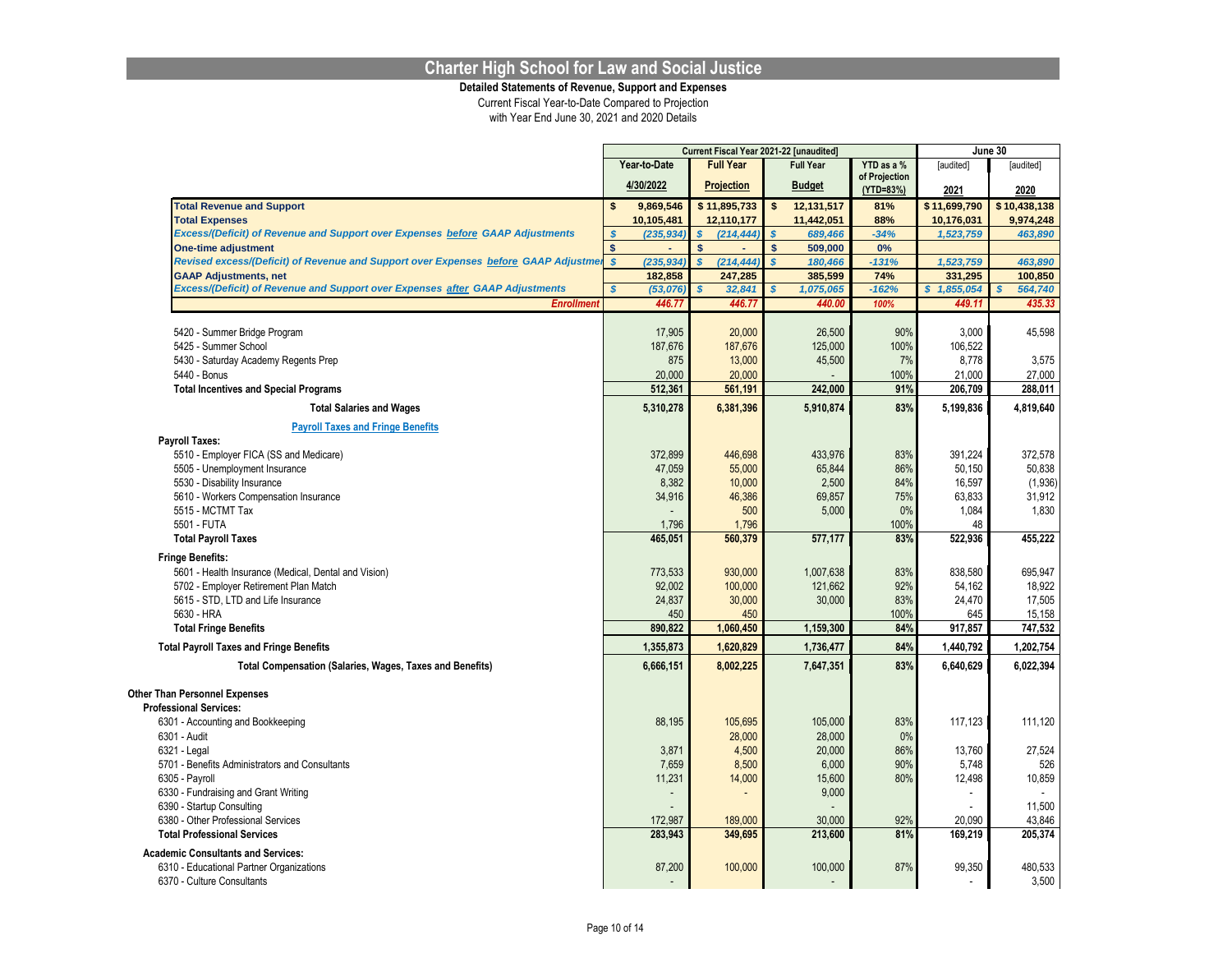**Detailed Statements of Revenue, Support and Expenses**

|                                                                                     |                         |              | Current Fiscal Year 2021-22 [unaudited] |               |                  |               |                           | June 30        |  |
|-------------------------------------------------------------------------------------|-------------------------|--------------|-----------------------------------------|---------------|------------------|---------------|---------------------------|----------------|--|
|                                                                                     |                         | Year-to-Date | <b>Full Year</b>                        |               | <b>Full Year</b> | YTD as a %    | [audited]                 | [audited]      |  |
|                                                                                     |                         | 4/30/2022    | Projection                              | <b>Budget</b> |                  | of Projection |                           |                |  |
|                                                                                     |                         |              |                                         |               |                  | (YTD=83%)     | 2021                      | 2020           |  |
| <b>Total Revenue and Support</b>                                                    | \$                      | 9,869,546    | \$11,895,733                            | \$            | 12,131,517       | 81%           | \$11,699,790              | \$10,438,138   |  |
| <b>Total Expenses</b>                                                               |                         | 10,105,481   | 12,110,177                              |               | 11,442,051       | 88%           | 10,176,031                | 9,974,248      |  |
| Excess/(Deficit) of Revenue and Support over Expenses before GAAP Adjustments       | $\mathcal{S}$           | (235, 934)   | $\boldsymbol{s}$<br>(214, 444)          | $\mathcal{S}$ | 689,466          | $-34%$        | 1,523,759                 | 463,890        |  |
| <b>One-time adjustment</b>                                                          | \$                      |              | $\mathsf{s}$                            | \$            | 509,000          | 0%            |                           |                |  |
| Revised excess/(Deficit) of Revenue and Support over Expenses before GAAP Adjustmer | $\boldsymbol{s}$        | (235, 934)   | $\overline{s}$<br>(214, 444)            | $\mathbf{s}$  | 180,466          | $-131%$       | 1,523,759                 | 463,890        |  |
| <b>GAAP Adjustments, net</b>                                                        |                         | 182,858      | 247,285                                 |               | 385,599          | 74%           | 331,295                   | 100,850        |  |
| Excess/(Deficit) of Revenue and Support over Expenses after GAAP Adjustments        | $\overline{\mathbf{s}}$ | (53, 076)    | $\mathbf{s}$<br>32,841                  | $\mathbf{s}$  | 1,075,065        | $-162%$       | 1,855,054<br>$\mathbf{s}$ | 564,740        |  |
| <b>Enrollment</b>                                                                   |                         | 446.77       | 446.77                                  |               | 440.00           | 100%          | 449.11                    | 435.33         |  |
|                                                                                     |                         |              |                                         |               |                  |               |                           |                |  |
| 6395 - Science Consulting Services                                                  |                         |              |                                         |               |                  |               |                           | 142,540        |  |
| 6350 - Substitute Services                                                          |                         | 4,041        | 5,000                                   |               | 25,000           | 81%           | 7,198                     | 83,098         |  |
| <b>Total Academic Consultants and Services</b>                                      |                         | 91.241       | 105,000                                 |               | 125.000          | 87%           | 106.548                   | 709.671        |  |
| <b>Curriculum and Classroom:</b>                                                    |                         |              |                                         |               |                  |               |                           |                |  |
| 7101 - Classroom Supplies                                                           |                         | 53,900       | 60,000                                  |               | 21,377           | 90%           | 16,910                    | 2,201          |  |
| 7105 - Classroom Furniture and Equipment (Non-Asset)                                |                         |              | 150                                     |               | 3,268            | 0%            | 137                       | 2,052          |  |
| 7115 - ELA Supplies & Materials                                                     |                         | 4,849        | 5.000                                   |               | 10.000           | 97%           | 2.933                     | 6,985          |  |
| 7117 - Subscriptions/Dues                                                           |                         | 9,402        | 11,000                                  |               | 25,000           | 85%           | 20,774                    | 13,720         |  |
| 7120 - Math Supplies & Materials                                                    |                         | 923          | 1,000                                   |               | 5,000            | 92%           |                           |                |  |
| 7125 - Social Studies Supplies & Materials                                          |                         |              |                                         |               | 2,000            |               |                           | $\sim$         |  |
| 7130 - Science Supplies & Materials                                                 |                         | 1,346        | 1,500                                   |               | 2,000            | 90%           | 150                       | 1,964          |  |
| 7135 - Foreign Language Supplies & Materials                                        |                         | 1,443        | 1,800                                   |               | 2,352            | 80%           | 1,650                     | 558            |  |
| 7136 - Art Supplies & Materials                                                     |                         | 32,925       | 35,000                                  |               | 35,000           | 94%           |                           | $\blacksquare$ |  |
| 7140 - College Advisement Supplies & Materials                                      |                         | (950)        | 1,000                                   |               | 18,529           | $-95%$        | 1,592                     | 7,669          |  |
| 7145 - Phys Ed Supplies & Materials                                                 |                         | 11,303       | 12,000                                  |               | 10,000           | 94%           |                           | 3,594          |  |
| 7150 - Special Education Supplies & Materials                                       |                         |              | 500                                     |               | 1,000            | 0%            |                           |                |  |
| 7155 - Saturday Academy Regents Prep Supplies                                       |                         |              | 1,500                                   |               | 5,000            | 0%            |                           |                |  |
| 7160 - Assessment Supplies and Materials                                            |                         |              |                                         |               | 20,000           |               |                           |                |  |
| 7165 - Field Trips                                                                  |                         | 12,322       | 20,000                                  |               | 50,000           | 62%           | ٠                         | 14,807         |  |
| 7166 - Student Transportation                                                       |                         | 3,500        | 5,000                                   |               | 10,040           | 70%           |                           | 8,040          |  |
| 7170 - Extracurricular Activities                                                   |                         | 23,594       | 30,000                                  |               | 50.000           | 79%           | 2,961                     | 11,610         |  |
| 7175 - Enrichment Programs                                                          |                         |              | ٠                                       |               | 50,000           |               |                           | 36,768         |  |
| 7176 - Intensive Programming                                                        |                         |              |                                         |               | 25,000           |               |                           |                |  |
| 7177 - Summer Bridge                                                                |                         | 5,500        | 20,000                                  |               | 25.000           | 28%           | 10,340                    | 26,449         |  |
| 7180 - Student Rewards                                                              |                         | 5,688        | 9,713                                   |               | 9,713            | 59%           | 4,016                     | 6,213          |  |
| 7181 - Senior Activities Supplies & Materials                                       |                         | 86,021       | 90,000                                  |               | 50,000           | 96%           | 53,134                    | 15,437         |  |
| 7185 - Scholarship/Uniforms                                                         |                         | 932          | 1,500                                   |               | 20.000           | 62%           | 3,234                     | 16,521         |  |
| 7190 - Parent Programs                                                              |                         |              | 500                                     |               | 2,067            | 0%            | 1,625                     | 67             |  |
| 7195 - NYSTL Expense                                                                |                         |              | 39,300                                  |               | 39,300           | 0%            |                           | 34,934         |  |
| <b>Total Curriculum and Classroom</b>                                               |                         | 252,699      | 346,463                                 |               | 491,646          | 73%           | 119,455                   | 209,589        |  |
|                                                                                     |                         |              |                                         |               |                  |               |                           |                |  |
| <b>Recruitment and Development:</b>                                                 |                         |              |                                         |               |                  |               |                           |                |  |
| 6520 - Staff Recruitment                                                            |                         | 35,442       | 40,000                                  |               | 30,000           | 89%           | 14,301                    | 1,101          |  |
| 6502 - Student Recruitment                                                          |                         | 39.002       | 42,000                                  |               | 15,000           | 93%           | 5,200                     | 1,155          |  |
| 6401 - Instructional Staff Professional Development                                 |                         | 81,960       | 90,000                                  |               | 60,000           | 91%           | 221,994                   | 142,688        |  |
| 6410 - Non-Instructional Staff Professional Development                             |                         | 5,816        | 7,500                                   |               | 10,000           | 78%           | 856                       | 7,701          |  |
| 6420 - Board Development                                                            |                         | 11,064       | 15,000                                  |               | 12,000           | 74%           | 1,314                     | 120            |  |
| <b>Total Recruitment and Development</b>                                            |                         | 173,284      | 194,500                                 |               | 127,000          | 89%           | 243,665                   | 152,764        |  |
| <b>General Administrative Expenses:</b>                                             |                         |              |                                         |               |                  |               |                           |                |  |
| 6101 - Office Supplies                                                              |                         | 72,172       | 77,500                                  |               | 54,000           | 93%           | 27,104                    | 76,265         |  |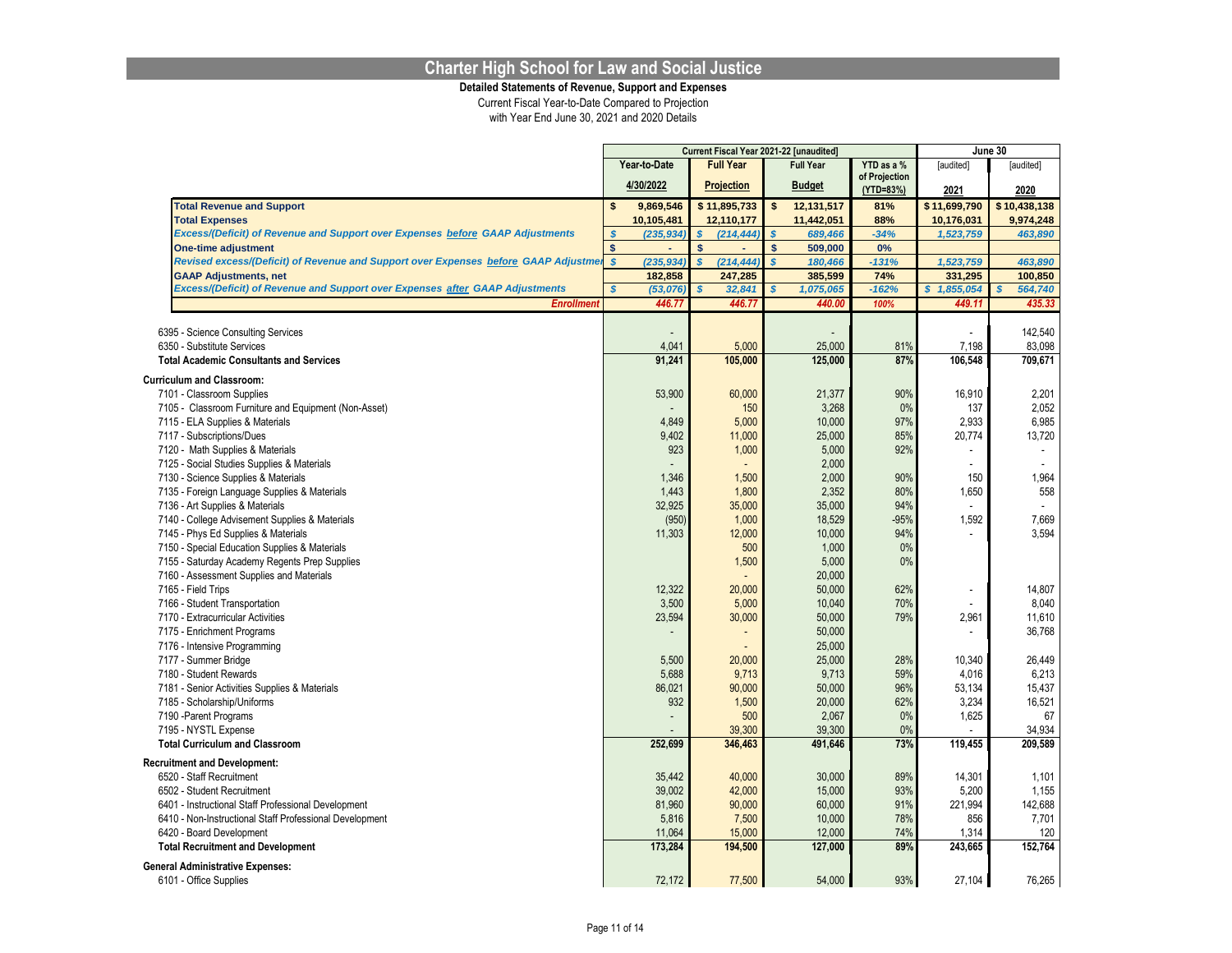**Detailed Statements of Revenue, Support and Expenses**

|                                                                                        |               |                  |                                | Current Fiscal Year 2021-22 [unaudited] |               | June 30          |                  |
|----------------------------------------------------------------------------------------|---------------|------------------|--------------------------------|-----------------------------------------|---------------|------------------|------------------|
|                                                                                        |               | Year-to-Date     | <b>Full Year</b>               | <b>Full Year</b>                        | YTD as a %    | [audited]        | [audited]        |
|                                                                                        |               | 4/30/2022        | <b>Projection</b>              | <b>Budget</b>                           | of Projection |                  |                  |
|                                                                                        |               |                  |                                |                                         | (YTD=83%)     | 2021             | 2020             |
| <b>Total Revenue and Support</b>                                                       | \$            | 9,869,546        | \$11,895,733                   | \$<br>12,131,517                        | 81%           | \$11,699,790     | \$10,438,138     |
| <b>Total Expenses</b>                                                                  |               | 10,105,481       | 12,110,177                     | 11,442,051                              | 88%           | 10,176,031       | 9,974,248        |
| Excess/(Deficit) of Revenue and Support over Expenses before GAAP Adjustments          | $\mathcal{S}$ | (235, 934)       | $\boldsymbol{s}$<br>(214, 444) | 689,466                                 | $-34%$        | 1,523,759        | 463,890          |
| <b>One-time adjustment</b>                                                             | $\mathsf{s}$  |                  | $\mathsf{s}$                   | \$<br>509,000                           | 0%            |                  |                  |
| Revised excess/(Deficit) of Revenue and Support over Expenses before GAAP Adjustmel \$ |               | (235, 934)       | $\mathbf{s}$<br>(214, 444)     | $\mathbf{s}$<br>180,466                 | $-131%$       | 1,523,759        | 463,890          |
| <b>GAAP Adjustments, net</b>                                                           |               | 182,858          | 247,285                        | 385,599                                 | 74%           | 331,295          | 100,850          |
| Excess/(Deficit) of Revenue and Support over Expenses after GAAP Adjustments           | $\mathbf{s}$  | (53,076)         | $\mathbf{s}$<br>32,841         | 1,075,065<br>\$                         | $-162%$       | \$1,855,054      | 564,740<br>\$.   |
| <b>Enrollment</b>                                                                      |               | 446.77           | 446.77                         | 440.00                                  | 100%          | 449.11           | 435.33           |
|                                                                                        |               |                  |                                |                                         |               |                  |                  |
| 8201 - Telephone and Fax                                                               |               | 15,548           | 19,200                         | 19,200                                  | 81%           | 12,263           | 11,241           |
| 6102 - Copy Paper                                                                      |               |                  |                                |                                         |               |                  |                  |
| 6105 - Furniture and Equipment (Non-Capitalized)                                       |               | 7,585            | 9,000                          | 10,000                                  | 84%<br>85%    | 6,699            | 3,488            |
| 6110 - Postage                                                                         |               | 11,831<br>14,530 | 14,000<br>15,000               | 15,600<br>26,400                        | 97%           | 10,104<br>16,434 | 16,172<br>24,504 |
| 6115 - Copy Machine Lease<br>6125 - Staff Transportation                               |               | 21,319           | 22,000                         | 2,500                                   | 97%           | (265)            | 541              |
|                                                                                        |               | 49.857           | 60.000                         | 27.000                                  | 83%           | 41.920           | 21.290           |
| 6130 - Team Building / Staff Appreciation                                              |               | 48,672           |                                |                                         |               |                  |                  |
| 6140 - Due and Subscriptions<br>6150 - Student Meals                                   |               | 330              | 60,000<br>500                  | 35,700<br>1,000                         | 81%<br>66%    | 32,759           | 20,406<br>1,024  |
| 6160 - Offsite Storage Facility Rental                                                 |               | 2,266            | 3,000                          | 3,000                                   | 76%           | 2,889            | 1,819            |
| 6601-Fundraising                                                                       |               |                  |                                |                                         |               |                  |                  |
| 6170 - COVID-9 Supplies and Materials                                                  |               | 40,946           | 50,000                         |                                         | 82%           | 2,308            | 47,615           |
| <b>Total General Administrative Expenses</b>                                           |               | 285.057          | 330,200                        | 194,400                                 | 86%           | 152,215          | 224,366          |
|                                                                                        |               |                  |                                |                                         |               |                  |                  |
| <b>General Insurance:</b>                                                              |               |                  |                                |                                         |               |                  |                  |
| 6201 - General Insurance                                                               |               | 83,314           | 83,314                         | 75,000                                  | 100%          | 69,847           | 55,791           |
| <b>Total General Insurance</b>                                                         |               | 83,314           | 83,314                         | 75,000                                  | 100%          | 69,847           | 55,791           |
| Technology:                                                                            |               |                  |                                |                                         |               |                  |                  |
| 8205 - Internet Connectivity Expense                                                   |               | 72,192           | 78,000                         | 60,000                                  | 93%           | 66,533           | 45,066           |
| 8210 - Network Maintenance/Tech Support Services                                       |               | 83,595           | 89,278                         |                                         | 94%           | 108,903          | 59,025           |
| 8215 - Database Services                                                               |               | 59,620           | 67,095                         | 48.000                                  | 89%           | 50,539           | 54,038           |
| 8220 - Website Consultants/Expenses                                                    |               | 510              | 750                            | 6,000                                   | 68%           | 510              | 8,724            |
| 8225 - Technology Equipment & Supplies                                                 |               | 2,895            | 3,500                          | 12,000                                  | 83%           | 43,860           | 6,712            |
| 8230 - Software Subscription                                                           |               | 16,527           | 20,000                         | 6,000                                   | 83%           | 5,970            | 13,652           |
| 8260 - Accounting Software Subscription                                                |               | 3,511            | 4,320                          | 7,200                                   | 81%           | 4,345            | 1,226            |
| <b>Total Technology</b>                                                                |               | 238,850          | 262,943                        | 139,200                                 | 91%           | 280,659          | 188,445          |
| Occupancy:                                                                             |               |                  |                                |                                         |               |                  |                  |
| 8101 - DOE Lease Payments                                                              |               | 1,702,213        | 2,042,655                      | 2,042,655                               | 83%           | 1,915,869        | 1,904,860        |
| 8102 - Deferred Rent                                                                   |               | 146,332          | 175,599                        | 175,599                                 | 83%           | 302,385          | 111,675          |
| 8103 - Rent In-Kind                                                                    |               |                  |                                | $\overline{a}$                          |               |                  |                  |
| 8120 - Janitorial                                                                      |               |                  |                                |                                         |               |                  |                  |
| 8140 - Repairs & Maintenance                                                           |               |                  |                                |                                         |               |                  |                  |
| <b>Total Occupancy</b>                                                                 |               | 1,848,545        | 2,218,254                      | 2,218,254                               | 83%           | 2,218,253        | 2,016,535        |
| Other:                                                                                 |               |                  |                                |                                         |               |                  |                  |
| 8801 - Bank Fees and Charges                                                           |               | 125              | 150                            | 600                                     | 83%           | (1,635)          | 1,593            |
| 8810 - Taxes and Fees                                                                  |               |                  |                                | $\blacksquare$                          |               | (961)            | $\sim$           |
| 9100 - Bad Debt                                                                        |               | 12,433           | 12,433                         | $\blacksquare$                          | 100%          |                  |                  |
| 9000 - Loss on Disposal of Assets                                                      |               |                  |                                |                                         |               |                  | 1,299            |
| <b>Total Other</b>                                                                     |               | 12,557           | 12,583                         | 600                                     | 100%          | (2, 597)         | 2,892            |
|                                                                                        |               |                  |                                |                                         |               |                  |                  |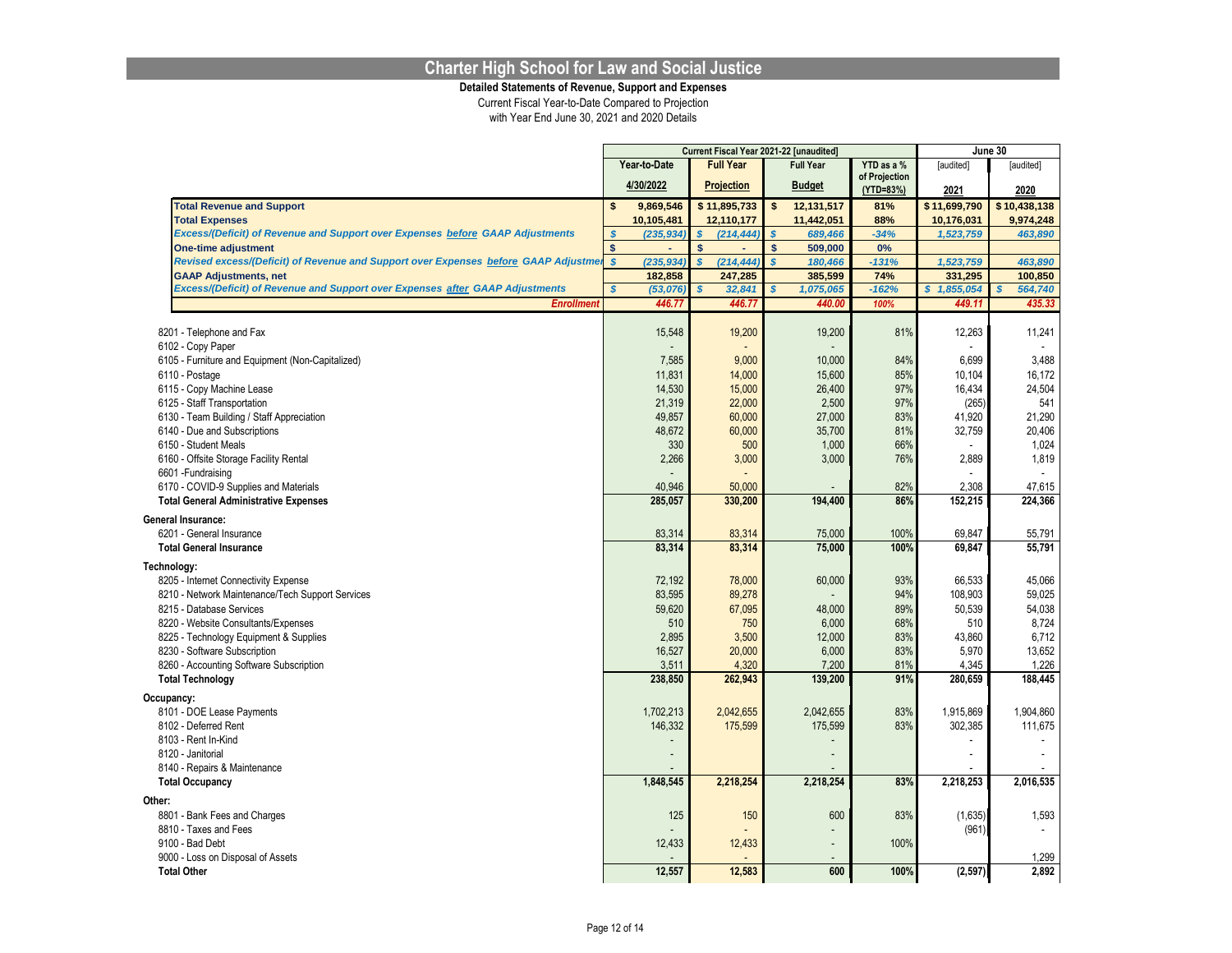**Detailed Statements of Revenue, Support and Expenses**

|                                 |                                                                                        |                                                                    |                 |              |                   | Current Fiscal Year 2021-22 [unaudited] |                            | June 30 |              |  |              |
|---------------------------------|----------------------------------------------------------------------------------------|--------------------------------------------------------------------|-----------------|--------------|-------------------|-----------------------------------------|----------------------------|---------|--------------|--|--------------|
|                                 |                                                                                        | Year-to-Date<br><b>Full Year</b><br>YTD as a %<br><b>Full Year</b> |                 |              |                   |                                         |                            |         | [audited]    |  | [audited]    |
|                                 |                                                                                        |                                                                    | 4/30/2022       |              | <b>Projection</b> | <b>Budget</b>                           | of Projection<br>(YTD=83%) |         | 2021         |  | 2020         |
|                                 | <b>Total Revenue and Support</b>                                                       |                                                                    | 9,869,546       |              | \$11,895,733      | 12,131,517                              | 81%                        |         | \$11,699,790 |  | \$10,438,138 |
|                                 | <b>Total Expenses</b>                                                                  |                                                                    | 10,105,481      |              | 12,110,177        | 11,442,051                              | 88%                        |         | 10,176,031   |  | 9,974,248    |
|                                 | Excess/(Deficit) of Revenue and Support over Expenses before GAAP Adjustments          |                                                                    | $(235, 934)$ \$ |              | (214, 444)        | $\mathbf{s}$<br>689,466                 | $-34%$                     |         | 1,523,759    |  | 463,890      |
|                                 | <b>One-time adjustment</b>                                                             |                                                                    |                 | $\mathbf{s}$ |                   | \$<br>509.000                           | 0%                         |         |              |  |              |
|                                 | Revised excess/(Deficit) of Revenue and Support over Expenses before GAAP Adjustmen \$ |                                                                    | $(235, 934)$ \$ |              | (214, 444)        | 180,466<br>-S                           | $-131%$                    |         | 1,523,759    |  | 463,890      |
|                                 | <b>GAAP Adjustments, net</b>                                                           |                                                                    | 182,858         |              | 247,285           | 385,599                                 | 74%                        |         | 331,295      |  | 100,850      |
|                                 | Excess/(Deficit) of Revenue and Support over Expenses after GAAP Adjustments           |                                                                    | $(53,076)$ \$   |              | 32,841            | 1,075,065                               | $-162%$                    |         | \$1,855,054  |  | 564,740      |
|                                 | <b>Enrollment</b>                                                                      |                                                                    | 446.77          |              | 446.77            | 440.00                                  | 100%                       |         | 449.11       |  | 435.33       |
| Depreciation                    |                                                                                        |                                                                    | 169,840         |              | 205,000           | 210,000                                 | 83%                        |         | 178,137      |  | 186,427      |
|                                 |                                                                                        |                                                                    |                 |              |                   |                                         |                            |         |              |  |              |
|                                 | <b>TOTAL EXPENSES</b>                                                                  |                                                                    | 10,105,481      |              | 12,110,177        | 11,442,051                              | 83%                        |         | 10,176,031   |  | 9,974,248    |
|                                 | Excess/(Deficit) of Revenue and Support over Expenses - BUDGET Basis                   |                                                                    | $(235, 934)$ \$ |              | (214, 444)        | 689,466                                 | 110%                       |         | 1,523,759    |  | 463,890      |
| <b>GAAP Adjustments</b><br>Add: |                                                                                        |                                                                    |                 |              |                   |                                         |                            |         |              |  |              |
|                                 | Depreciation                                                                           |                                                                    | 169,840         |              | 205,000           | 210,000                                 | 83%                        |         | 178,137      |  | 186,427      |
|                                 | <b>Deferred Rent</b>                                                                   |                                                                    | 146,332         |              | 175,599           | 175,599                                 | 83%                        |         | 302,385      |  | 111,675      |
| Less:                           | <b>Capital Expenditures</b>                                                            |                                                                    | 133,314         |              | 133,314           |                                         |                            |         | 149,227      |  | 197,252      |
|                                 | <b>Total GAAP Adjustments</b>                                                          |                                                                    | 182,858         |              | 247,285           | 385,599                                 | 74%                        |         | 331,295      |  | 100,850      |
|                                 | Excess/(Deficit) of Revenue and Support over Expenses - OPERATING Basis                |                                                                    | $(53,076)$ \$   |              | 32,841            | 1,075,065                               | $-162%$                    |         | 1,855,054    |  | 564,740      |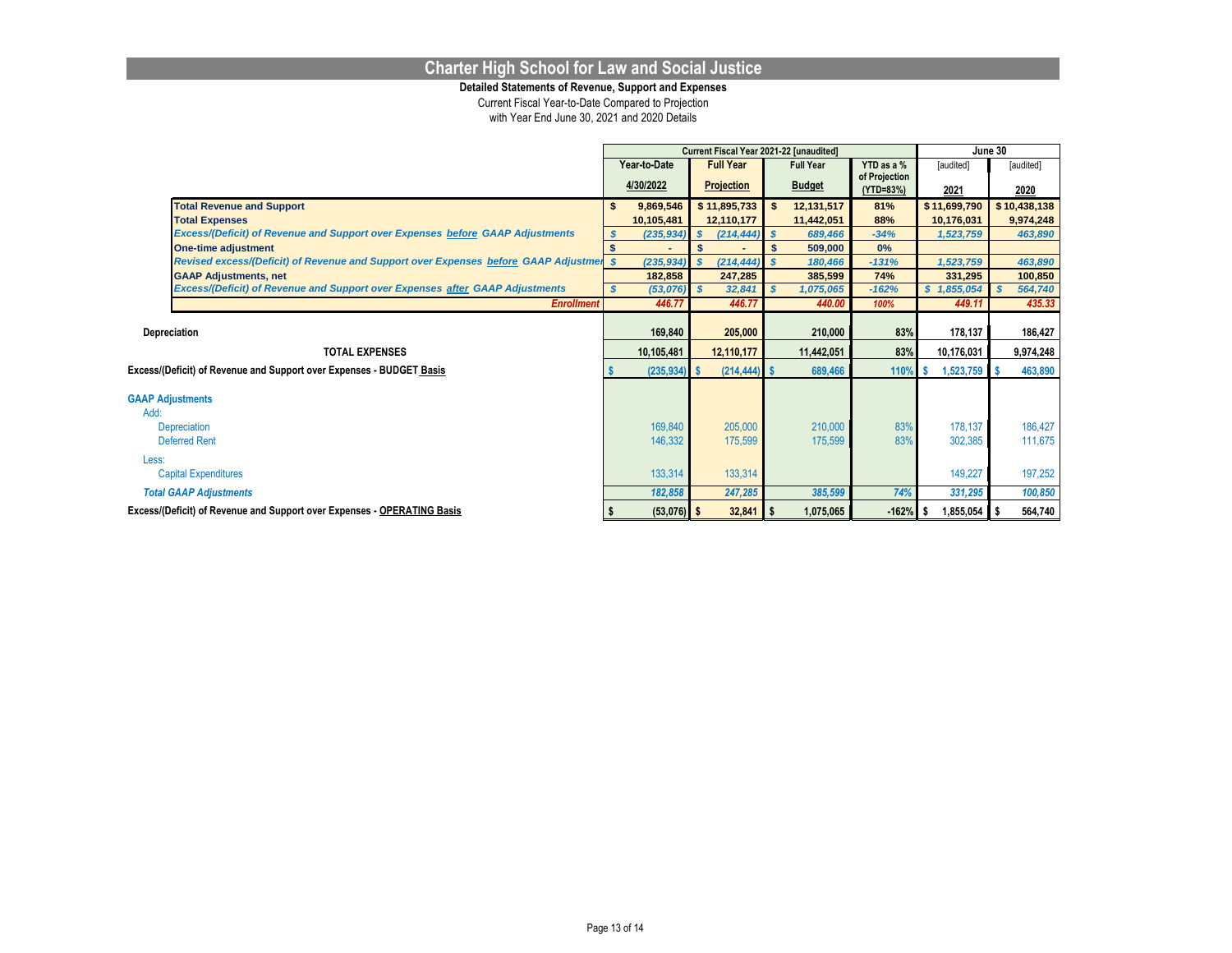## Statement of Cashflow from May 1, 2022 - June 30, 2022

|                                                   | <b>May-22</b> | <b>Jun-22</b> | Total     |
|---------------------------------------------------|---------------|---------------|-----------|
| Cash Balance (Unrestricted) @ 4/30/2022           | 5,061,924     | 4,140,553     | 5,061,924 |
| NYC public school district                        |               |               |           |
| <b>Federal Title Grants</b>                       |               | 454,694       | 454,694   |
| <b>TOTAL CASH AVAILABLE</b>                       | 5,061,924     | 4,595,247     | 5,516,618 |
| <b>COMPENSATION EXPENSE</b>                       |               |               |           |
| <b>Personel Cost (Gross Salaries)</b>             | 492,573       | 492,573       | 985,146   |
| <b>Payroll Taxes and Fringe</b>                   | 145,206       | 145,206       | 290,413   |
| <b>TOTAL COMPENSATION EXPENSE</b>                 | 637,779       | 637,779       | 1,275,559 |
| <b>Other Than Personnel Costs - Ongoing</b>       |               |               |           |
| <b>Professional Services</b>                      | 27,717        | 27,717        | 55,433    |
| <b>Academic Consultants and Services</b>          | 6,833         | 6,833         | 13,667    |
| <b>Curriculum and Classroom</b>                   | 40,970        | 40,970        | 81,941    |
| <b>Recruitment and Development</b>                | 3,750         | 3,750         | 7,500     |
| <b>General Administrative Expenses</b>            | 14,650        | 14,650        | 29,300    |
| <b>General Insurance</b>                          | 6,250         | 6,250         | 12,500    |
| <b>Technology</b>                                 | 13,200        | 13,200        | 26,400    |
| Occupancy                                         | 170,221       | 170,221       | 340,443   |
| <b>Current Accounts Payable</b>                   | 403,778       |               | 403,778   |
| <b>Total Other Than Personnel Costs - Ongoing</b> | 283,592       | 283,592       | 567,183   |
| <b>TOTAL CASH OUTFLOWS</b>                        | 921,371       | 921,371       | 1,842,742 |
| TOTAL OPERATING CASH BALANCE - PROJECTED          | 4,140,553     | 3,673,876     | 3,673,876 |
| Days of cash on hand                              | 136.69        | 121.28        |           |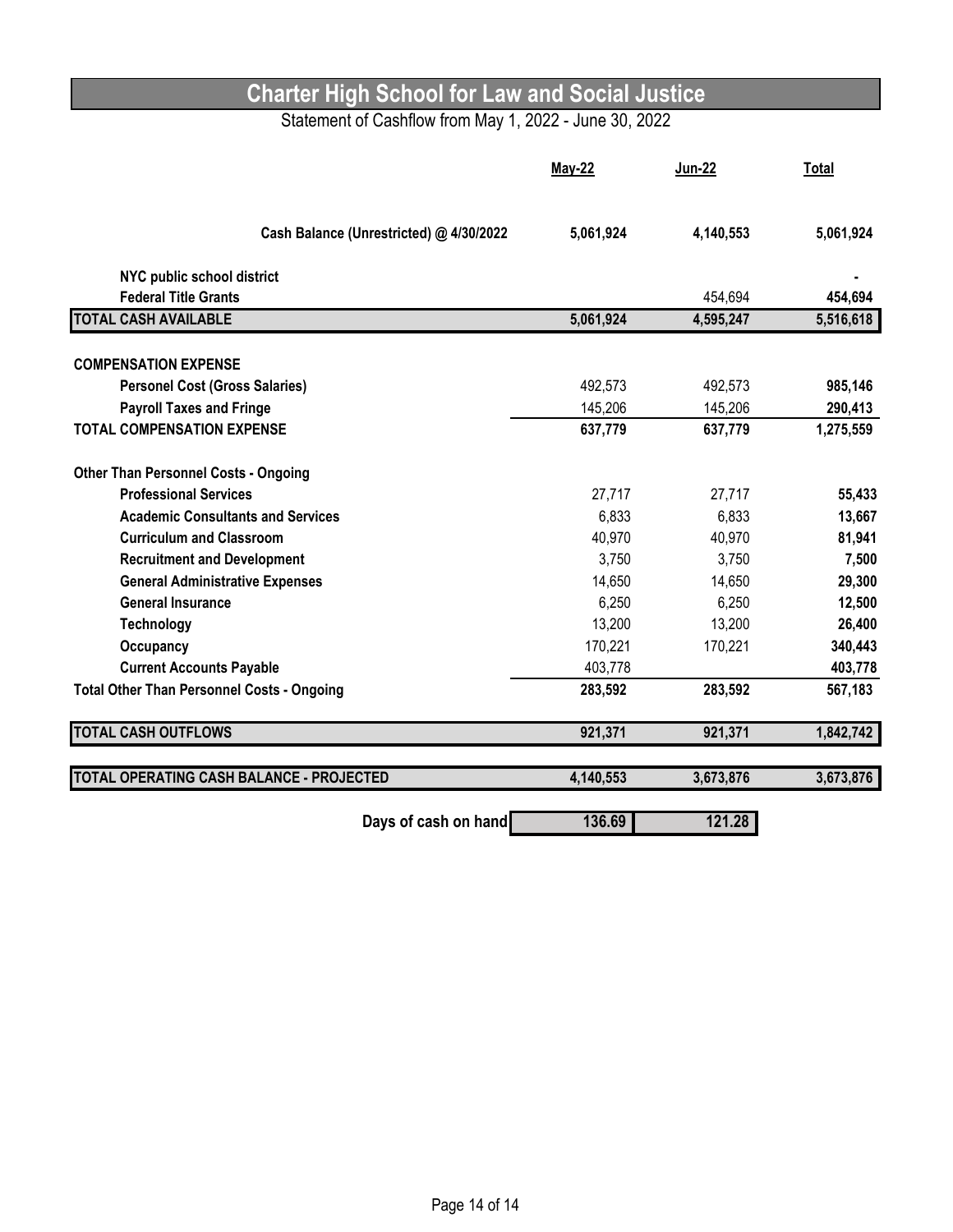## **Dashboard for May 2022 BOT Meeting (April data)**

| <b>2020-21 FINANCIAL PERFORMANCE</b> |                                      |                          |                                |
|--------------------------------------|--------------------------------------|--------------------------|--------------------------------|
| As of Month Ending:                  | 04/30/2022                           |                          |                                |
| Cash ( $w/o$ escrow):                | \$5,061,924.00                       |                          | Benchmarks/Notes on funds      |
| Days of Cash on Hand:                | Target days of cash: $ 60 $<br>157.5 |                          |                                |
|                                      |                                      |                          |                                |
|                                      |                                      |                          |                                |
|                                      | Actual                               | <b>Annual Projection</b> | Variance or Projected Variance |
| Income                               | \$9,869,546.00                       | \$11,895,733.00          | \$2,026,187.00                 |
| Expenses                             | \$10,105,481.00                      | \$12,110,177.00          | \$2,004,696.00                 |
| Profit / (Loss)                      | $-$ \$235,935.00                     | $-$ \$214,444.00         | \$21,491.00                    |
|                                      |                                      |                          |                                |
| <b>Total Net Assets</b>              | \$6,425,566.00                       |                          |                                |
| <b>Total Net Liabilities</b>         | \$3,012,512.00                       |                          |                                |
| Debt Ratio (Liabilities/Assets)      | 0.47                                 |                          | Target: Debt Ratio>1           |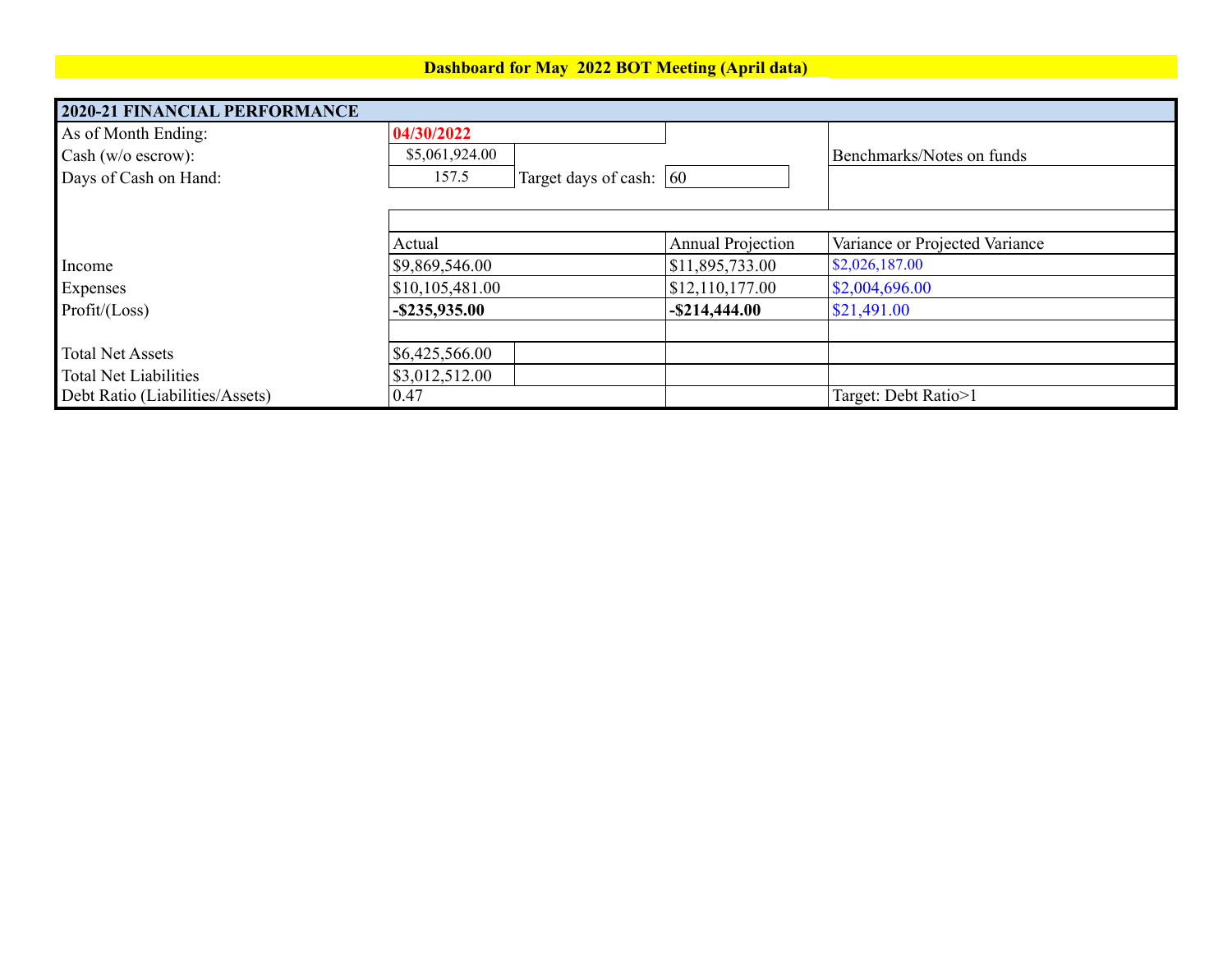#### **Dashboard for them May 2022 BOT Meeting (April data)**

|               | 2021-22 STUDENT ENROLLMENT |     |      |            |     |            |            |     |            |             |                          |        |  |
|---------------|----------------------------|-----|------|------------|-----|------------|------------|-----|------------|-------------|--------------------------|--------|--|
| <b>GRADE</b>  | <b>SEPT</b>                | OCT | NOV  | <b>DEC</b> | JAN | <b>FEB</b> | <b>MAR</b> | APR | <b>MAY</b> | <b>JUNE</b> | $7/1/2021$ (Projections) | August |  |
|               | 125                        | 125 | 122  | 133        | 133 | 133        | 133        | 133 |            |             |                          | 120    |  |
| 10            | 115                        | 115 | 112  | 116        | 116 | 116        | 116        | 116 |            |             |                          | 100    |  |
| 11            | 101                        | 101 | 100  | 110        | 110 | 110        | 110        | 110 |            |             |                          | 100    |  |
|               | 100                        | 100 | OO   | 86         | 86  | 86         | 86         | 86  |            |             |                          | 100    |  |
| TOTAL         | 441                        | 441 | 433  | 445        | 445 | 445        | 445        | 445 |            |             |                          | 420    |  |
| <b>TARGET</b> | 450                        | 450 | 450  | 450        | 450 | 450        | 450        | 450 | 450        | 450         | 450                      | 450    |  |
| VARIANCE      |                            |     | 1.77 |            |     |            |            |     | 450        | 450         | 450                      | 30     |  |

| <b>ATTENDANCE (% of PS)</b><br>2021-2<br><b>STUDENT</b> |                                                                                                                                |  |  |  |  |  |  |  |  |  |  |  |
|---------------------------------------------------------|--------------------------------------------------------------------------------------------------------------------------------|--|--|--|--|--|--|--|--|--|--|--|
| <b>GRADE</b>                                            | NOV<br><b>OCT</b><br><b>FEB</b><br><b>MAR</b><br><b>SEPT</b><br>DEC<br><b>APR</b><br>JAN<br>MAY<br><b>TOTAL</b><br><b>JUNE</b> |  |  |  |  |  |  |  |  |  |  |  |
| Total                                                   | 86%                                                                                                                            |  |  |  |  |  |  |  |  |  |  |  |

|                          | 2021-22: % OF STUDENTS WHO ARE CHRONICALLY | <b>RE-ENROLLMENT (19-20 -&gt; 20-21)</b> |             |
|--------------------------|--------------------------------------------|------------------------------------------|-------------|
|                          | <b>ABSENT (&gt; THAN 10% OF TIME)</b>      | <b>Student Group</b>                     | % Re-Enroll |
|                          | <b>YTD</b>                                 | All Students                             | 96%         |
| High School              |                                            | <b>SWD</b>                               | 99%         |
| <b>SWD</b>               |                                            | <b>ELL</b>                               | 99%         |
| ELL                      |                                            | <b>FRL</b>                               | 96%         |
| FRL                      |                                            |                                          |             |
| Homeless                 |                                            |                                          |             |
| <b>General Education</b> |                                            |                                          |             |

| ONICALLY |                      | <b>RE-ENROLLMENT (19-20 -&gt; 20-21)</b> |
|----------|----------------------|------------------------------------------|
|          | <b>Student Group</b> | % Re-Enrolled                            |
| YTD      | All Students         | 96%                                      |
|          | <b>SWD</b>           | 99%                                      |
|          | ELL                  | 99%                                      |
|          | <b>FRL</b>           | 96%                                      |
|          |                      |                                          |

| <b>21-22 STUDENT SUSPENSIONS</b>           |      |      |
|--------------------------------------------|------|------|
|                                            |      | VTD  |
|                                            | In   | Out  |
| Number of High School Suspensions          |      | 23   |
| Total # Days of Suspension HS              | 6    |      |
| % of HS Population with at least 1 Susp    | 0.9% | 2.7% |
| % of Total Population with at least 1 Susp |      |      |

|                        | 2021-22 STUDENT DEMOGRAPHICS (% of Population) |          | <b>21-22 STAFF</b> |                                    |                |               |  |  |
|------------------------|------------------------------------------------|----------|--------------------|------------------------------------|----------------|---------------|--|--|
|                        | <b>CHSLSJ</b>                                  |          | CSD 10             | <b>STAFF VACANCIES as of April</b> |                |               |  |  |
| % Subgroup             | As of 2021 BEDS                                | 2020 BED | HS                 |                                    |                |               |  |  |
| Male                   | 23%                                            |          |                    | Looking for 2 Guidance Counselors  |                |               |  |  |
| Female                 | 77%                                            |          |                    |                                    |                |               |  |  |
| <b>SWD</b>             | 18%                                            |          |                    | <b>STAFF COMPOSITION</b>           |                |               |  |  |
| <b>ELL</b>             | 19%                                            |          |                    | April                              |                |               |  |  |
| <b>FRL</b>             | 93%                                            |          |                    | <b>CATEGORY</b>                    | #              | $\frac{9}{6}$ |  |  |
| Homeless               | 2%                                             |          |                    | FTE Teachers (Certified)           | 25             | 40%           |  |  |
| Asian                  |                                                |          |                    | FTE Teachers (Uncertified)         | 12             | 19%           |  |  |
| Black/African American | 13%                                            |          |                    | <b>Assistant Teachers</b>          | $\theta$       | $0\%$         |  |  |
| Hispanic/Latino        | 82%                                            |          |                    | Administrators                     | 12             | 19%           |  |  |
| MultiRacial/Other      | 5.00%                                          |          |                    | Other Staff                        | 14             | 22%           |  |  |
| White                  |                                                |          |                    | <b>Total Staff</b>                 | 63             | 100%          |  |  |
| % CSD 10               |                                                |          |                    |                                    |                |               |  |  |
| % outside CSD 10       |                                                |          |                    | <b>Student Teachers</b>            | $\overline{c}$ |               |  |  |

|             | CS(% of Population) |                         | <b>21-22 STAFF</b>                 |          |               |  |  |  |  |
|-------------|---------------------|-------------------------|------------------------------------|----------|---------------|--|--|--|--|
| CHSLSJ      |                     | <b>CSD 10</b>           | <b>STAFF VACANCIES as of April</b> |          |               |  |  |  |  |
| <b>BEDS</b> | 2020 BED            | <b>HS</b>               |                                    |          |               |  |  |  |  |
|             |                     |                         | Looking for 2 Guidance Counselors  |          |               |  |  |  |  |
|             |                     |                         |                                    |          |               |  |  |  |  |
|             |                     |                         | <b>STAFF COMPOSITION</b>           |          |               |  |  |  |  |
|             |                     |                         |                                    |          | <b>April</b>  |  |  |  |  |
|             |                     |                         | <b>CATEGORY</b>                    | #        | $\frac{6}{6}$ |  |  |  |  |
|             |                     |                         | FTE Teachers (Certified)           | 25       | 40%           |  |  |  |  |
|             |                     |                         | FTE Teachers (Uncertified)         | 12       | 19%           |  |  |  |  |
|             |                     |                         | <b>Assistant Teachers</b>          | $\Omega$ | $0\%$         |  |  |  |  |
|             |                     |                         | Administrators                     | 12       | 19%           |  |  |  |  |
| 6           |                     |                         | Other Staff                        | 14       | 22%           |  |  |  |  |
|             |                     |                         | <b>Total Staff</b>                 | 63       | 100%          |  |  |  |  |
|             |                     |                         |                                    |          |               |  |  |  |  |
|             |                     | <b>Student Teachers</b> | $\mathcal{P}$                      |          |               |  |  |  |  |

|              | 2021-22 NUMBER OF STUDENT WITHDRAWALS |            |            |            |            |            |     |            |            |             |              |  |                       |
|--------------|---------------------------------------|------------|------------|------------|------------|------------|-----|------------|------------|-------------|--------------|--|-----------------------|
| <b>GRADE</b> | <b>AUG-SEPT</b>                       | <b>OCT</b> | <b>NOV</b> | <b>DEC</b> | <b>JAN</b> | <b>FEB</b> | MAR | <b>APR</b> | <b>MAY</b> | <b>JUNE</b> | <b>TOTAL</b> |  | <b>TOTAL REPLACED</b> |
|              | 16                                    |            |            |            |            |            |     |            |            |             |              |  |                       |
|              |                                       |            |            |            |            |            |     |            |            |             |              |  |                       |
|              |                                       |            |            |            |            |            |     |            |            |             |              |  |                       |
|              |                                       |            |            |            |            |            |     |            |            |             |              |  |                       |
| Total        | $\ddot{\phantom{a}}$                  |            |            |            |            |            |     |            |            |             |              |  |                       |

| 2021-22# OF STUDENT WITHDRAWALS<br><b>BY REASON</b> |     |
|-----------------------------------------------------|-----|
| Reason                                              | YTD |
| Moved outside NYC                                   |     |
| Dissatisfied                                        |     |
| Special Education Needs                             |     |
| Left for more selective school                      |     |
| Other/Unknown                                       | 22  |
| Expelled                                            |     |
| Total                                               |     |